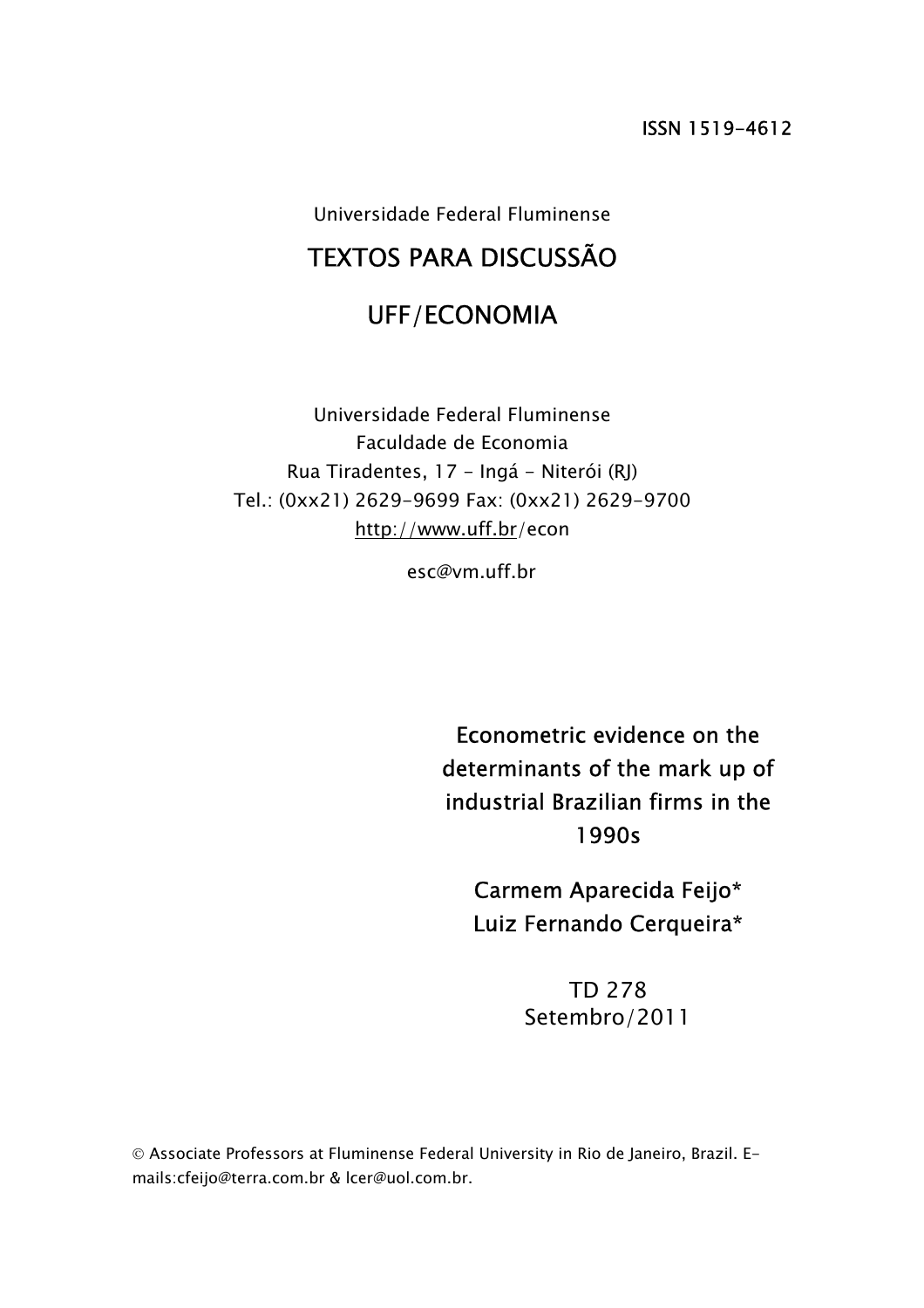

### RESUMO

Nosso objetivo neste trabalho foi testar econometricamente os determinantes do mark up em firmas industriais no Brasil nos anos 1990, um período de profundas mudanças no ambiente macroeconômico. Nossos modelos econométricos, para estimar o comportamento do mark up, foram realizados sobre uma base de dados de painéis para as firmas do setor industrial, utilizando variáveis micro e macroeconômicas. Encontramos uma relação negativa entre a variação na demanda agregada e no mark up, sugerindo que o mark up evoluiu de forma anti-cíclica. Este comportamento pode ser interpretado como resultado do aumento da incerteza que afetava as expectativas dos agentes nos anos 1990, sobre futuras mudanças no cenário macroeconômico. Diversos modelos econométricos foram testados e reportados. Todos apresentaram resultados consistentes com nossas interpretações analíticas.

PALAVRAS-CHAVE: estimação em dados de painel, precificação, determinação do mark up, interações micro e macroeconômicas.

### ABSTRACT First Draft

Our aim in this paper is to investigate in econometric terms the determinants of mark up in the Brazilian industrial firms in the 1990s, a period of relevant changes in the macroeconomic environment. Our regressions to estimate the behavior of the mark up, based on panel data for industrial firms, considered microeconomic and macroeconomic variables. A negative relation was found between demand variation and mark up variation, suggesting that it evolved in an anticyclic way. This behavior is explained based on the increase degree of uncertainty that surrounded changes in the macroeconomic scenario in the 1990s. Several econometric models were tested and all presented the expected results according to our theoretical interpretation.

KEYWORDS: estimation with panel data; pricing; mark up determination; micro and macroeconomic interactions.

JEL: C33, D21, D40, E31.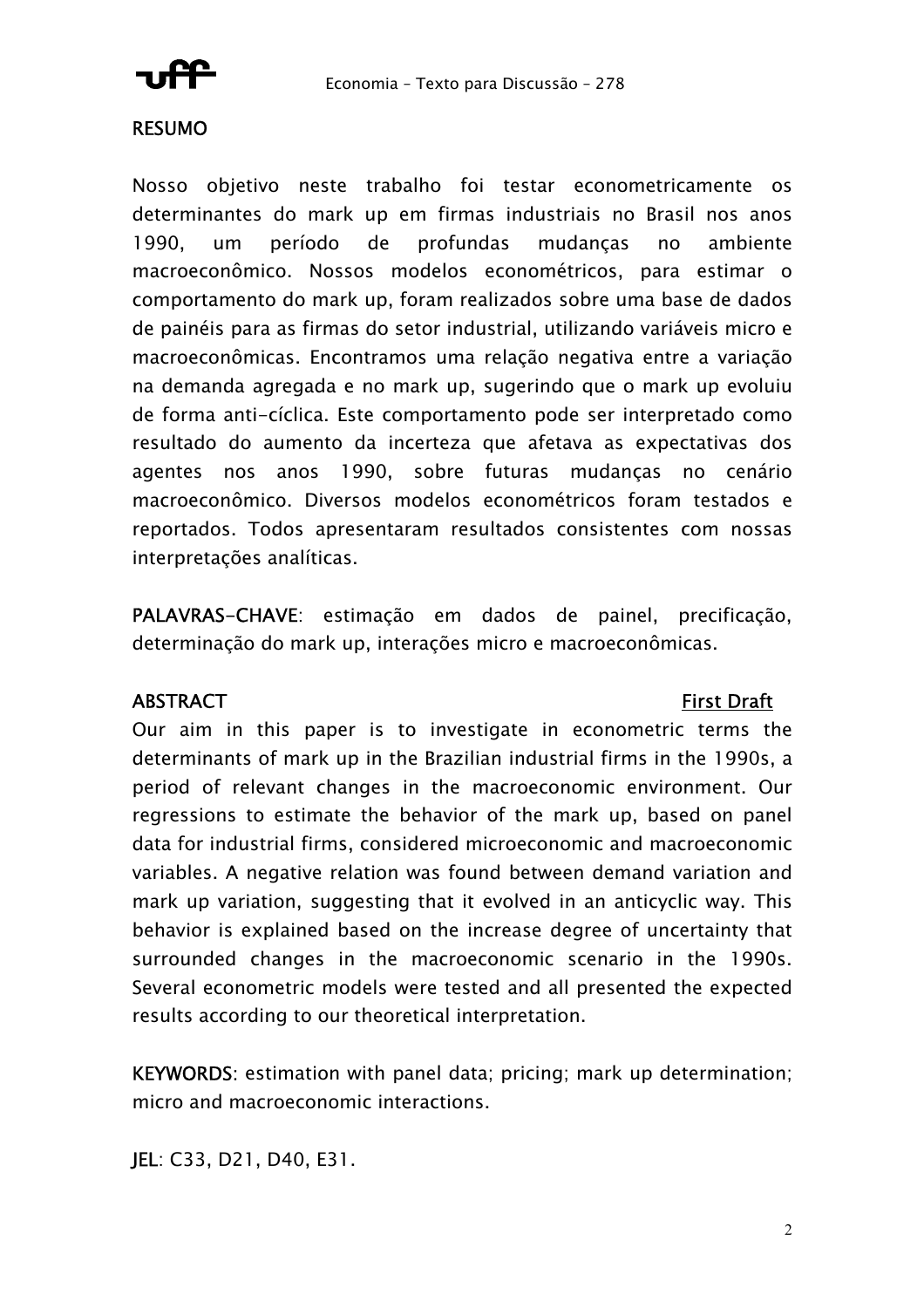

#### **Introduction**

 $\overline{a}$ 

Despite significant changes in the institutional environment of the Brazilian economy in the 1990s, caused mainly by economic and financial deregulation, price stabilization and privatizations, growth rates were modest along the decade (Hermann, 2002). Contrasting with this result, industrial productivity recovered from a long period of stagnation since mid-1980s. This recovery can be largely attributed to the external deregulation and exchange rate appreciation after the stabilization plan in 1994.

Microeconomic literature points out that the increase in production efficiency as a result of more flexible commercial relations should result in, at least, two positive effects on the economy. On one hand, a greater exposure to foreign competition should positively influence firms to improve their product quality and productivity by employing more efficient inputs. Thus, an increase in economic growth rates should be expected, encouraged by the acceleration in incorporating technological change. As has been mentioned, economic growth rates were low in the 1990s. On the other hand, the reduction in tariff and non-tariff barriers should imply in broadening the market for more firms, increasing competition and contributing to a reduction in mark ups. Reduction in industrial mark ups was not observed either. In the 1990s the average mark up of industrial firms moved from 1.22, in 1993, to 1.30 in 1996 and 1.38 in 1999 (see Table in Annex), so, mark ups had changed and increased.  $<sup>1</sup>$ </sup>

Our main explanation for such evidence is that the macroeconomic scenario in the 1990s did not reduce the degree of uncertainty in the economy, inducing industrial firms to a defensive behavior when setting their prices. In this sense, this text briefly discusses theoretically causal links among micro and macroeconomic variables that can be identified as having influence in price formation in the 1990s, through the determination of the mark up of industrial firms in Brazil. In more detail it investigates econometric models that better explain mark up behavior of industrial firms in the 1990s. Our data are organized in panel data structure. It is assumed that price formation is a key variable to explain the production and accumulation behavior of the firm, because it largely determines the generation of firm's profits. Also, pricing strategies of firms are fundamental to the understanding how monetary policy affects the real side of the economy.<sup>2</sup> In spite of the relevance of the subject, empirical studies about mark up determination in Brazil in recent times are scarce and not conclusive. In this context the contribution of this paper, with the econometric evidence, is to add new arguments to explain industrial mark up behavior in the nineties.<sup>3</sup>

<sup>&</sup>lt;sup>1</sup> This is in sharp contrast with the findings of Ferreira & Guillén (2004, p 527), for whom industrial mark ups showed little change in the 1990s and did not decrease, as they would have expected The authors, when presenting the results of their econometric estimates about the effect of economic deregulation on the Brazilian productivity and production framework, concluded that: "The channel to this increase in productivity is not, apparently, the increase in competition, since there is no statistical evidence of mark up reduction. This is perhaps the most surprising result in the article, the fact that the mark up does not change significantly after commercial deregulation." <sup>2</sup>

 $\frac{2}{1}$  For an empirical study on mark up formation in industry in Brazil in the 1970s, in line with the theoretical assumptions in this paper, see Calabi and Luque, (1985). See also Camargo and Landau (1983)>See Considera (1981) for an empirical research about the behavior of industrial prices in the 1960s, and 1970s. See Marquetti (1994) for a survey on empirical evidences on price formation, with reference on Brazil.

 $3$  This paper works with the assumption that prices, in a large portion of the economy, are fixed through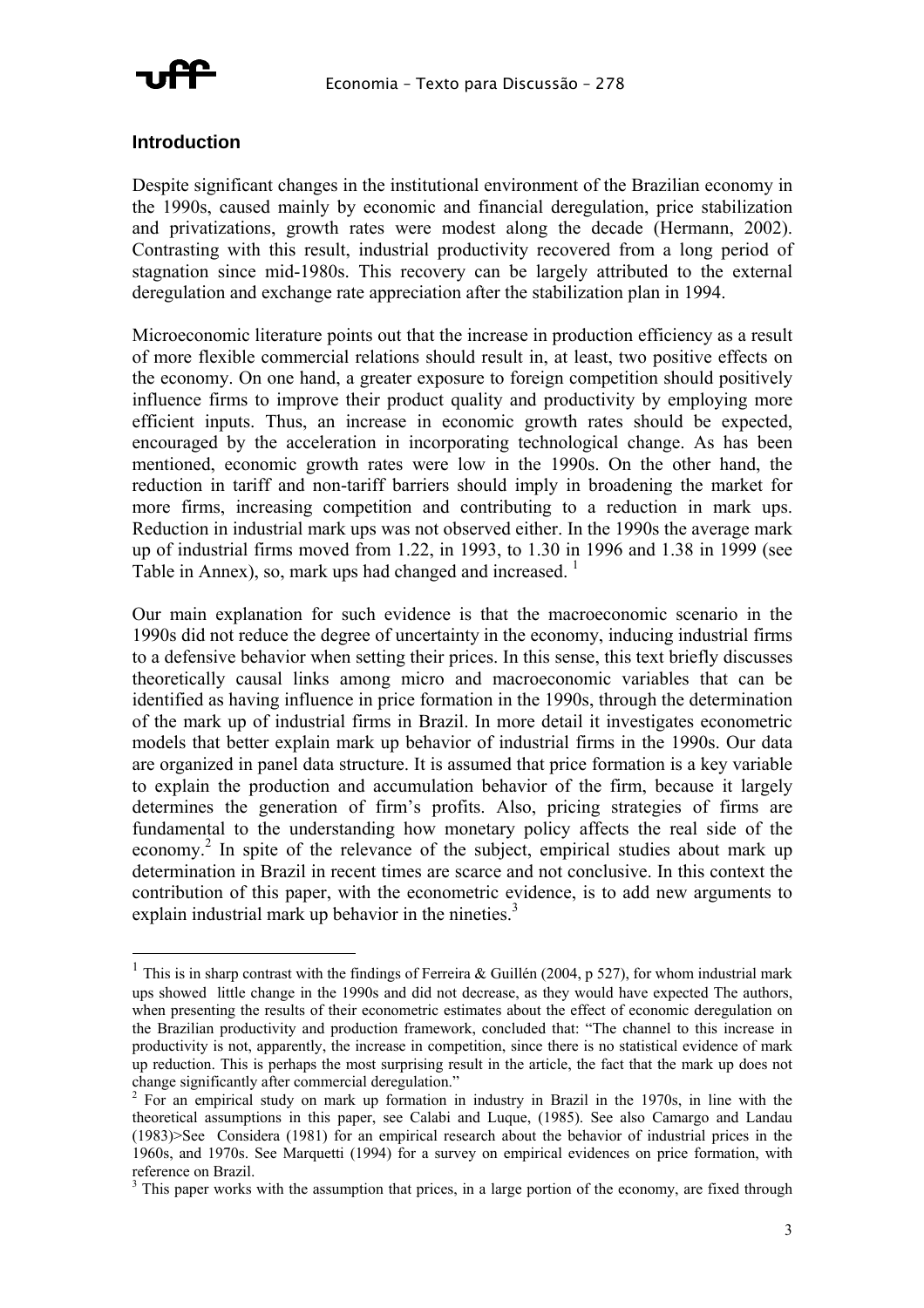

1

This paper develops in the following way. In the next section we briefly present theoretically how the price formation process takes place in the context of an oligopolistic firm deciding under uncertainty. Then we discuss how changes in the macroeconomic scenario of the Brazilian economy in the 1990s affected the industrial firm's behavior regarding the determination of the mark up. Afterward, we present the econometric model, the procedures and results of the model for the industrial mark up determination in industrial Brazilian firms in the 1990s, testing several different econometric specifications. Subsequently we offer an interpretation. The results found in the econometric exercise confirmed the main conclusions of our economic analysis, and also, we found out that the more simple specifications presented the more robust result. A last section summarizes our conclusions.

#### **An overview of mark up determination based on the post Keynesian literature**

The post Keynesian literature attributes a particular interest in the mark up determination as it considers that production, price and investment decisions are linked to mark up decision. In this literature, mark up behavior is the result of the interaction of a complex set of economic forces<sup>4</sup>. Under the assumption that decisions are made under uncertainty, firms cannot fully evaluate the consequences of their actions, and therefore determine for sure the price that maximizes their profits. So, the mark up becomes the strategic variable firms manipulate in search of their maximization targets.<sup>5</sup> Post Keynesian authors advocate that price formation process reflects how diversified firms build their growth strategies according to how they perceive the future behavior of demand, costs, and competition.<sup>6</sup> According to the Kaleckian tradition, the supply price in oligopolized markets reflects the firm cost structure and market power.<sup>7</sup> According to Eichner, it is also assumed that it reflects the internal fund requirements to realize the firm's investment plans.

Kenyon (1979) proposes a sequence of arguments to explain the determination of the mark up by an oligopolistic firm. First, the firm decides about the future investment plans based on the relation between the observed capacity utilization rate and some desired rate – this desired rate being such that the firm will be capable of meeting a sudden increase in demand for its product; after that, the firm chooses the mark up that will allow it to retain the profits required to fulfill its obligations and meet its strategic objectives. The firm then chooses the mark up that will provide the expected profit level. The firm will maintain this price as long as demand conditions indicate that the

the application of a mark up over production costs. The main reference here is the classical empirical study of Hall and Hitch (1939). Thus, the key variable that firms administrate is the mark up - not the price itself.

<sup>4</sup> For example, Eichner (1973, 1976, 1985), Harcourt and Kenyon (1976); Davidson (1978), Kenyon (1979); Shapiro (1981); Feijó (1993), Arestis and Milberg (1993-94),, Shapiro and Sawyer (2003) among others.

 $5$  Davidson (1978) suggests that prices are formed by means of a mark up rule over costs given a production level considered as being standard.<br> $\frac{6}{5}$  In this sec.

In this sense we recall Penrose's (1959) observation, that it is subjective judgment, rather than objective fact that is considered in firm's decision making process.

firms in an industry  $(p_i - u_i)/u_i = f_i(p^*/p_i)$ , where  $p^*$  is the weighted average price in an industry, *u* is <sup>7</sup> According to Kalecki (1971) the firm's mark up is determined by the degree of competition between the direct cost, and *i* represents the firm's subscription.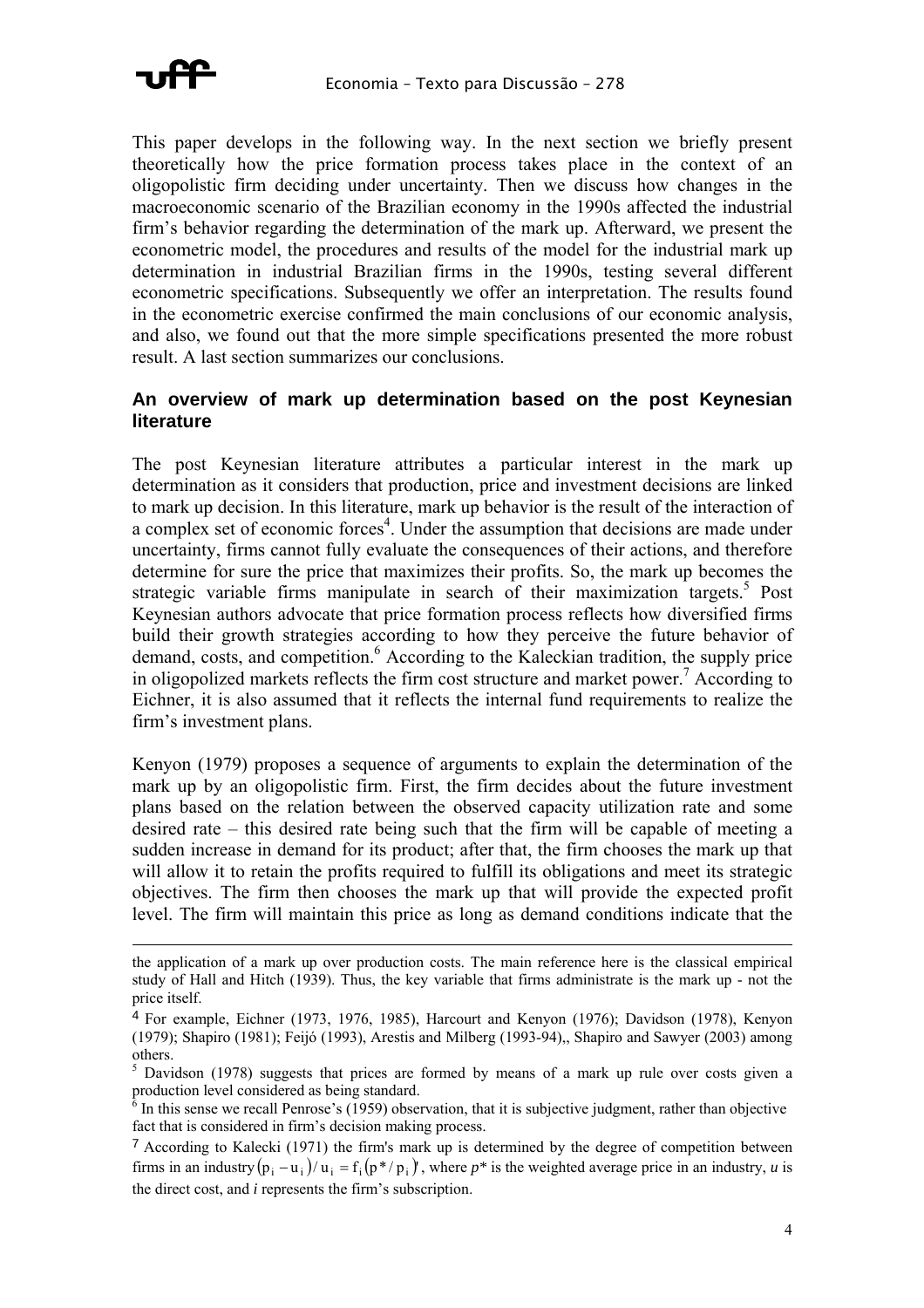productive capacity is adequate, and as long as production costs do not deviate from their normal level.

As Shapiro and Sawyer (2003) pointed out, although prices depend on costs, there is no automatic transmission mechanism in costs to prices, that is, prices depend on the mark up (a strategic decision), as well as on costs. When costs change, the prices do not necessarily change; the mark up over the costs may change instead of the prices<sup>8</sup>. In the same way, when demand changes, firms with oligopoly power will decide to change prices according to their strategy of capital accumulation in the long run. Again, there will be no automatic mechanism linking price changes due to changes in demand.

Prices, in this sense, cannot be treated as functions of the resource allocation and income distribution process only, they must also be related to: a) the need to generate funds that will make the capital accumulation process possible, b) make payments of debts feasible, c) induce and partly finance investments and d) make the acceptance of new financial obligations possible.

In sum, the mark up is a strategic variable that changes both by market influence and decisions made by firms to meet their targets over time. Those targets are established considering the evaluation they make about future prospects of gains, given their perception of the present and future evolution of the macroeconomic context.

#### **The macroeconomic scenario in Brazil in the 1990s: main issues**

The 1990s is a decade marked by deep changes in Brazilian macroeconomic scenario. Two economic reforms are the most important to explain the changes in the economic environment: the end of the high inflation regime after the success of the stabilization plan known as the Real Plan, in June 1994, and the commercial and financial deregulation with the end of tariff and non-tariff barriers, which started at the end of the 1980s.

The end of the high inflation regime implied the end of contract indexation, a practice that pervaded all economic transactions. In a highly inflationary context in the 1980s and beginning of the 1990s and with widely diffused contract indexation rules, the high level of effective protection allowed firms to informally index their prices on the expected inflation, estimated according to the official exchange rate or the overnight interest rate variation. This defensive behavior by firms aimed at ensuring adequate profit margins and cash flows to preserve their financial capacity toward unexpected cost changes, and to finance investments required to keep their market share.

Commercial and financial deregulations were being processed since late 1980s. At the time of the Real Plan was launched, the country had rejoined the international financial market, which allowed for a significant accumulation of international reserves. The success of the Real Plan in keeping prices under control relied, in a great extent, on the use of the fixed exchange rate as an anchor for domestic prices. Excess of external

<sup>&</sup>lt;sup>8</sup> As presented by Sylos-Labini (1969), the price equation can be written as:  $p = v + qv$ , where *p* is the unit price, *v* represents direct operational costs, and *qv* represents the overhead (over a standard production volume) and an acceptable profit margin per product unit.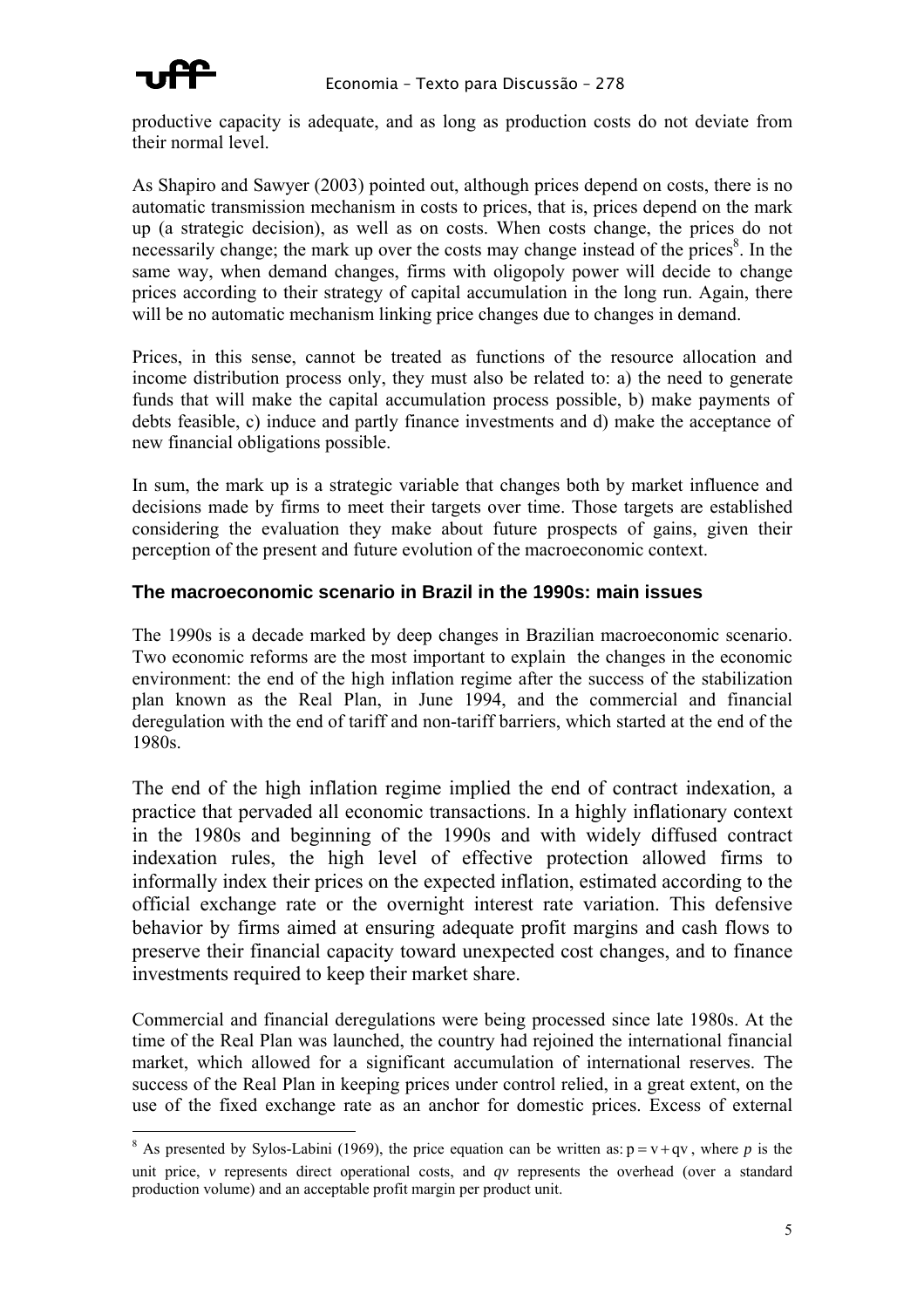

liquidity, together with high domestic levels of interest rate, caused a strong appreciation of the internal currency (*real*). So, on one hand, the opening of the economy increased competition, what contributed positively to restrict mark ups, and it was an important factor to stop the process of passing on costs pressures to final prices. On the other, the appreciation of the *real* aided to keep domestic prices under control.

Thus, from 1994 onwards the economic environment was one of a low indexation level, a permanent and successful inflation control policy, but with low growth rates. Economic policy showed a stop and go pattern, signaling to economic agents that inflationary threats would be fought by strict demand control. The main threats came from the speculative attacks against the Brazilian exchange rate. As emerging markets are more affected by changes in moods and opinions concerning the sustainability of their respective exchange rate, the Brazilian stabilization process was intrinsically vulnerable in direct proportion with the dependence on the entrance of foreign resources. In those conditions, the stabilization that was attained was placed under permanent threat of rupturing, and so was perceived by economic agents.

A combination of appreciated real exchange rate in a context of open economy contributed to the production of permanent current transactions deficits. Moreover, the liberal economic policy followed, adopted as the main instrument of control of the macroeconomic policy the interest rate, which was kept at high levels, with negative impact on public and external deficits and on investment decisions in fixed capital.

Lastly, the same exchange rate appreciation that supported fast deflation, broaden the component that in the formation of the interest rate was correlated with the expectation of exchange rate devaluation. So, to keep credibility on the parity of the exchange rate, the manipulation of the interest rate was the only instrument of monetary policy used every time the *real* underwent a speculative attack. To contain the outflow of capital in the face of foreign crisis, domestic interest rate suffered sharp increases, and this happened in 1995, 1997 and 1998 after the Mexico the Asian and the Russian crisis, respectively. In January 1999, the exchange rate regime was changed to a floating exchange rate regime, and in June an inflation target regime started being implemented.

From the firms' point of view, with the commercial deregulation process, they were induced to focus their activities to become more competitive. Privatizations, in turn, opened up opportunities for buying and selling companies. The sensible broadening of domestic markets brought by monetary stabilization and the overvaluation of the *real* created favorable conditions for a number of firms to respond to the competitive pressure produced by imports, through modernization and improving quality of their products. However, the new more competitive scenario did not stimulate investment and growth.

Modernization implied more imports, allowing for a renewal of the Brazilian industrial structure. In this sense, the real exchange rate appreciation played a dual, contradictory, role of lowering the price of foreign competing products on one hand, and of inputs and capital goods responsible for the productive modernization and diversification of production lines, on the other. It should be remarked that Brazilian industry reacted positively to the new opportunities and challenges, as the effects were shown in the industrial productivity growth. Indeed, from 1991, prior to the commercial deregulation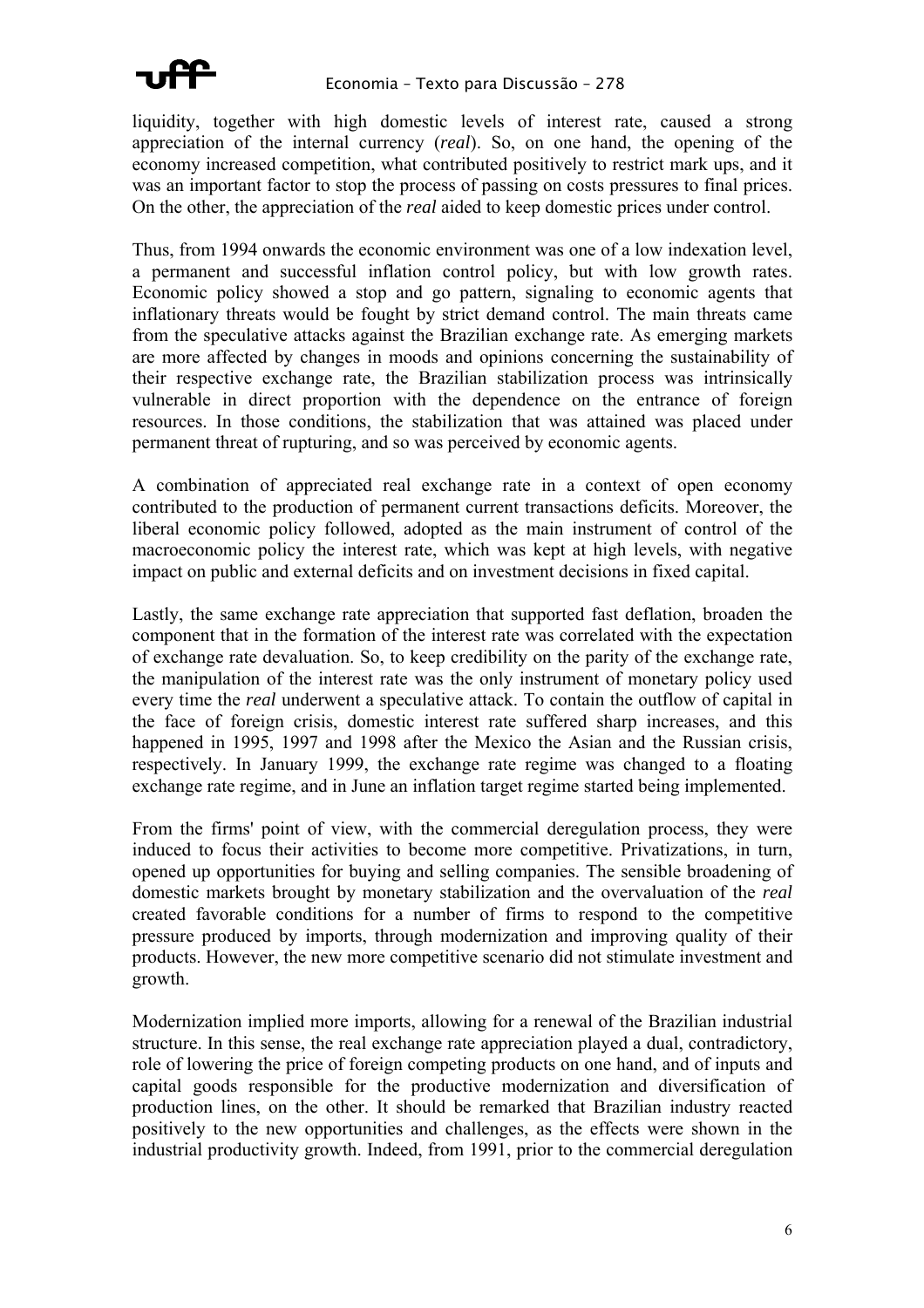

and 1999 labor productivity grew 8.8% per year<sup>9</sup>. Because the level of investment in fixed assets was very low, industrial employment severely decreased – the rate of gross capital formation as a percentage of the GDP was around 17% between 1991 and 1999. In sum, in spite of the punitive macroeconomic environment, the significant growth in productivity, opened space to the drop in production  $costs<sup>10</sup>$ .

The constant threat of a sharp devaluation of the currency added more uncertainty in the macroeconomic context, affecting negatively long run expectations. Overvaluation of the currency discouraged projects aimed at exporting, promoted a shrinking of important chains of production – also affected by predatory imports – and increased foreign property share in the domestic capital stocks.

To sum, financial and commercial deregulation and price stability significantly changed the price formation process in Brazil from mid nineties on. The commitment to maintain operational revenue, current profitability and profit margin, in a context of high uncertainty, given the vulnerability of the economy to foreign crisis and high exposition to international competition, required from firms changes in production and pricing strategies, technological restructuring, and very often the acquisition of new assets or the sale of existing ones.

Given this macroeconomic scenario in the 1990s, the objective of the next section is to empirically investigate the influence of microeconomic and macroeconomic variables on the industrial firms' determination of the mark up. In this sense, at the macroeconomic level, it is assumed that inflation, interest and exchange rate variables, the level of commercial and financial deregulation and the domestic aggregate demand performance delimited the firms' potential cash-flows. At the microeconomic level, it is assumed that the supply price reflects the firms cost structure and market power. Given these conditioning factors, firms sought to define current mark ups to their direct average costs which, by ensuring their business profitability, generated income flows and profit margins capable of securing their expansion strategies. Hypothetically, such strategies are basically aimed at defining the adequate level of barriers against the new entrants, and ensure an adequate mix of self-financing and external financing for investment funding.

### **Determinants of mark up in the manufacturing industry in the 1990s: an econometric model**

In the mark up determination model for the Brazilian industry in the 1990s, both macroeconomic and microeconomic variables were considered. Given the availability of data, the mark ups were constructed for industrial sectors, and not firms, considering prices and average production costs as references. In this sense, changes in terms of monopoly power and changes in intra-firm cost structure were not captured<sup>11</sup>. We

 $9$  According to the monthly industrial surveys of the Brazilian Statistical Office.<br><sup>10</sup> This finding suggests the hypothesis that although the real exchange rate dropped 48.4% between 1985 and 1998 (this result is obtained when the deflators used are the wholesale prices, when consumer price indexes are used, this drop is of 67.1%.) the drop in real prices perceived by the exporting sector was compensated by the reduction in unit costs, which in this way preserved the profit margin/mark up. Perhaps this fact explains why exports grew non-stop between 1991 and 1998, leaping from US\$31.6 to US\$51.1 billion in appreciated exchange rate context.

<sup>&</sup>lt;sup>11</sup> It is interesting to observe that along the nineties the mark up dispersion increased among the industrial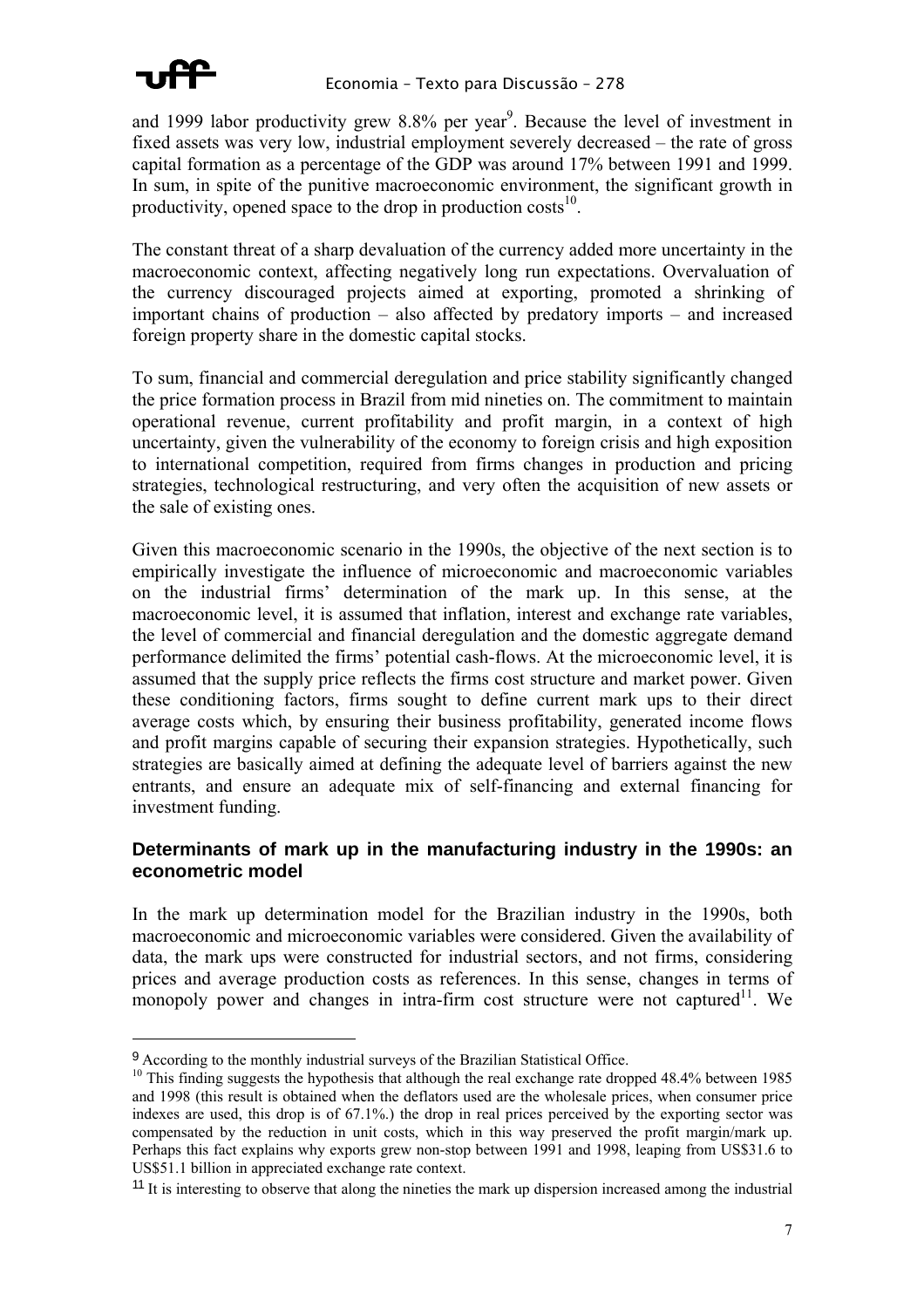

believe that even with such limitation, the exercise undertaken presented interesting results that are widely consistent with the theoretical discussion presented. The effect of the macroeconomic context was captured through the behavior of the real exchange and the interest rate, and the sectors relative prices, opening degree and sectors GDPs level. The microeconomic variables were captured through sectors profit margin, investment profitability and leverage degree.

In this paper we chose to analyze the period 1990-1999 because data are available for all variables of interest (8) with the highest possible number of sectors (26). Furthermore, as mentioned in third section, this is a period characterized by significant changes in the Brazilian economy, that influenced the way firms fixed their prices.

In this way we built up a balanced panel data, combining microeconomic and macroeconomic variables, containing 260 observations. Our panel model is specified as follow:

 $Y_{it} = \beta_{iX}X_{it} + \beta_{iZ}Z_{it} + \eta_i + \delta D_t + u_{it}$ 

 $u_{it} = \rho_i u_{it-1} + \epsilon_{it}$  with  $\epsilon \sim N(0, \Sigma)$ 

for  $i = 1,...,M$  cross-sectional units observed for dated periods  $t = 1,...,T$ . And where  $Y_{it}$  is the mark up vector,  $X_{it}$  is a vector of macroeconomics variables,  $Z_{it}$  of microeconomics regressors, while  $\eta_i$  represents cross-section fixed effects and  $D_t$  a vector of policy dummies. u<sub>it</sub> are the disturbances following an autoregressive process of order one, where  $|\rho| < 1$  (i.e. strictly stationary) and  $\varepsilon_{it}$  is a white noise process. The  $\Sigma$ is the variance-covariance matrix of order M.  $\beta_{iX}$ ,  $\beta_{iZ}$ ,  $\delta$  are vectors of coefficients. We consider the following explanatory variables:

$$
\mathbf{X}_{it} = [SGDP_{it}, OPEN_{it}, RPI_{it}, RER_{it}, RIR_{it}] \text{ and}
$$

$$
\mathbf{Z}_{it} = [PM_{it}, IP_{it}, LD_{it}]
$$

The mark ups (**MU**) were constructed as the quotient of the production value of one sector by the sum of its respective intermediate consumption, salary and contributions $^{12}$ . The profit margin (**PM**) was obtained by dividing the sector net profit by the net operational revenue. Investment profitability (**IP**) was computed by the relation between asset equivalence result and asset balance value; and the sector leverage degree (**LD**) by the relation net debt/net worth. The sector GDP (**SGDP**) was computed by the value added methodology. The opening degree sector (**OPEN**) was obtained as the quotient between the value of imports and the difference between the value of production and net exports. The relative annual sector price index (**RPI**) was calculated as the sector producer price by the aggregated price industry. The real exchange rate (**RER**) was

sectors. From 1990 to 1992 the dispersion was around  $0.073$ ; in 1994 it jumped to 0.131 and then stabilized in 0.100, between 1994 and 1997; in 1999 it achieved 0.177. We can suggest that the increasing in dispersion is an indicative of the defensive behavior of bigger firms, with more market power, in setting their mark ups. Also it is an indicative that, in spite of augmented competition due to commercial opening of the economy and exchange rate overvaluation, big firms chose to maintain their market share.<br>These considerations are to be confirmed in our next econometric study.

 $12$  The methodology describing the whole set of data is in annex.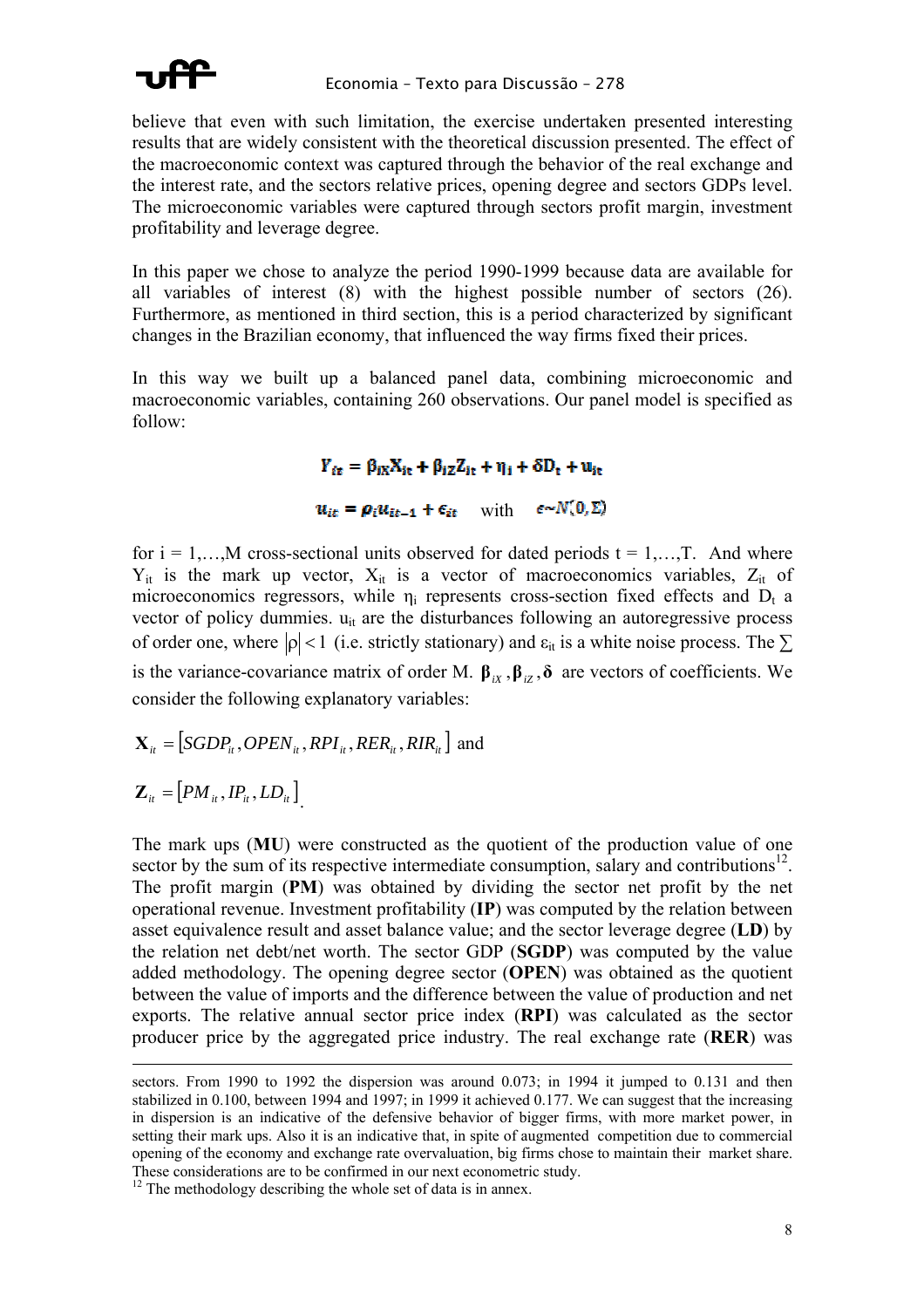

defined by the value of the dollar in domestic currency times the USA producer price index (PPI), divided by Brazil PPI (IPA-DI). Finally, the real interest rate (**RIR**) was obtained considering the basic interest rate of the Central Bank discounted by the inflation rate measured by the general price index.

#### **Econometric Procedures**

Our objective is to estimate econometric models which highlight economic and intuitive arguments that explain the determination of the mark up in the Brazilian industrial firms in the 1990s and are in line with the hypotheses of the econometric theory. For this purpose, we pick up models in which a greater number of the explanatory variables presented the expected signs, as suggested by the outlined theory presented. However, it should be observed that models, in which the regressors presented different signs from the expected, were also reported. Our main criterion to chose a model, though, was that the residuals were closer to be NIID.

We first carried out tests for the presence of common unit roots to all cross-sections, as well as tests with individual unit root process. We employed Levin, Lin and Chu test (LLC) which assumes common unit root process<sup>13</sup>. Also we preformed Im, Pesaran and Shin W-test, (IPS) and ADF – Fisher test. Both assume individual unit root process<sup>14</sup>. But, the power of these tests as of their size distortions are strongly affected by the size of the sample (the large of M and T). Moreover, there is the potential risk of concluding that the whole panel is nonstationary even when there is a large proportion of stationary series in the panel (Baltagi, 2007). Then careful analysis of both the individual and panel unit root test results is required to fully assess the stationary properties of the panel.

Tests were specified with individual terms or none effects. The lag length selection was based on asymptotic t-statistic (with p-value equals to 0.1), Andrews' bandwidth estimator and quadratic spectral kernel. The unit root tests results are in Table 1.There are series I(0) and I(1) and the panel cross sections may have or not a common unit root. The presence of fixed effect is crucial and tests are inconclusive. For these reasons we assume that the series are not cointegrated and let the search of cointegrating panel for furthers studies.

We then tested several econometric models. We first look at a specification with no fixed effects (n=0, i), using FGLS estimators, and with the errors being modeled as an autoregressive process of first order and with the estimator for the covariance matrix robust on the presence of generically forms of serial correlation and heterocedasticity of the residuals. In this group the variables are in level and one of the equations is specified in logs.

Then we estimated models with fixed effects and in first differences, with and without logs. We also examined an ADL model with fixed effects and the series in levels. Two

<sup>&</sup>lt;sup>13</sup> However, this test is very restrictive in the sense that it requires that all cross-sections have or do not have a unit root. Further the test crucially depends upon the independence assumption across cross-<br>sections and is not applicable if cross-sectional correlation is present (see Baltagi, 2007, p 241-250).

<sup>&</sup>lt;sup>14</sup> The small sample performance of IPC is reasonably satisfactory and has generally better performance than the LLC test. By the other side, IPS has more stable size than Fisher test for small M while in terms of the size-adjusted power the Fisher test seems to be superior to the IPS (Baltagi, 2007).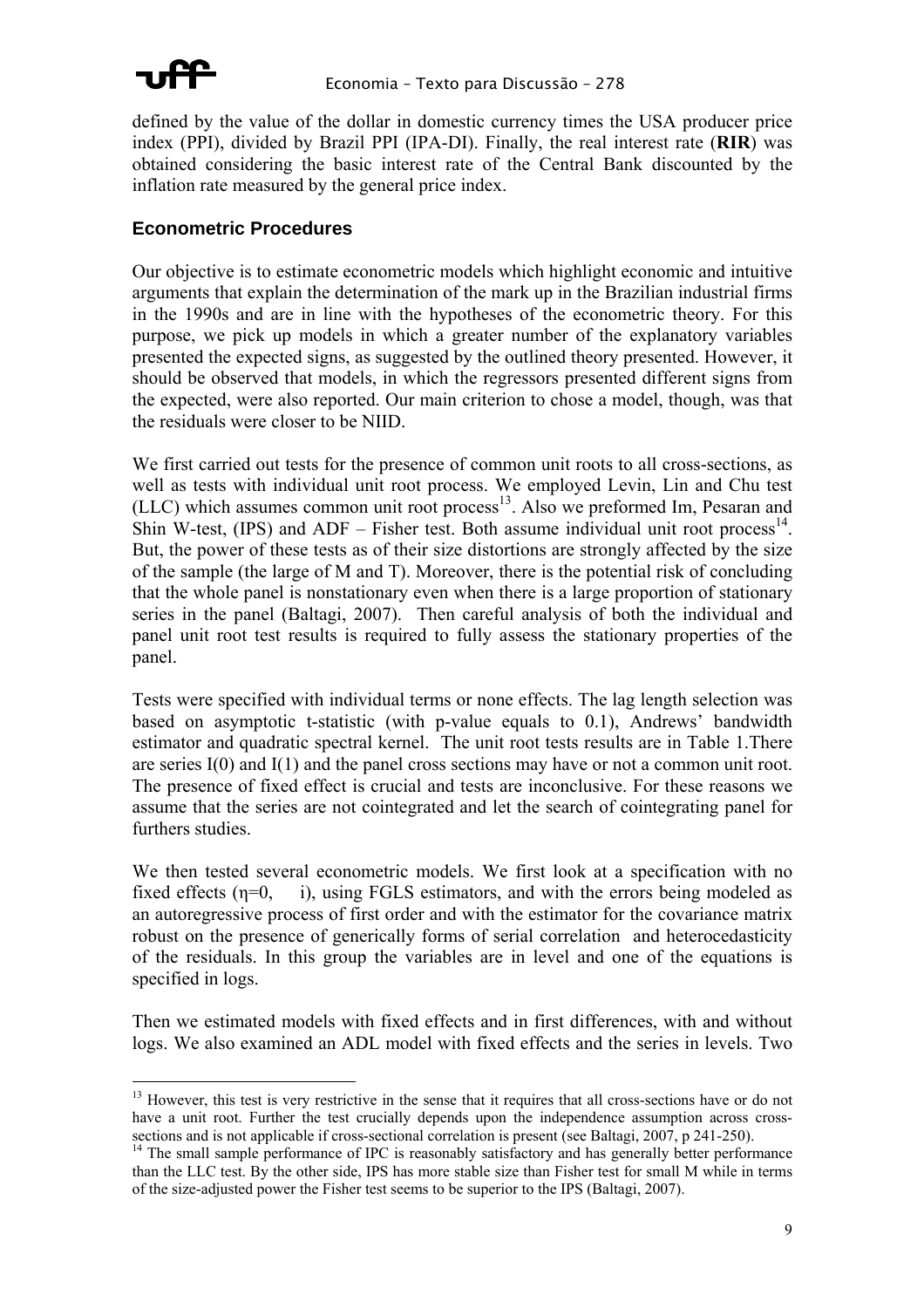

other ADLs models were estimated, one with part of the series in levels and the other part in first differences – those that are conclusively  $I(1)$ , such as pointed out by the unit root tests- with and without fixed effects.

Given our concern about the simultaneity of the microeconomic variables, like profit margin and investment profitability we decided to perform another group of models. Then we estimated models through the two least squares process, with and without fixed effects. We assumed that all series are I(0) and that the regressors opening degree sector (**OPEN**), real exchange rate (**RER**) and the real interest rate (**RIR**) are strictly exogenous. Finally, several GMM models were estimated, including DPD specifications.

In general, the models specifications followed the criterion of starting from the more general to the more parsimonious specification following the analysis of common factors. Since the preliminary experiments indicated the presence of a strong serial correlation, the error term has been specified as a first order autoregressive process – AR(1). This, however, was not sufficient to eliminate the entire autocorrelation for several models. Also, a dummy for economic policy was included to reduce the size of the outliers present in the period, and this way obtain residuals closer to being Gaussian ones. The choice of the intervention periods has been done looking at each sector considering the specified model without dummies.

It should be observed that the selection criterion of choosing the estimated equations which residuals presented the least serial correlation eliminated all specifications with random effects, as well SURE models. So, the models were estimated by FGLS and the coefficient of the variance matrix was estimated with the White robust estimate version, designed to accommodate arbitrary serial correlations and time-variant variances of the disturbances and, corrected by the degrees of freedom. The non-significant variables were deleted from the equations.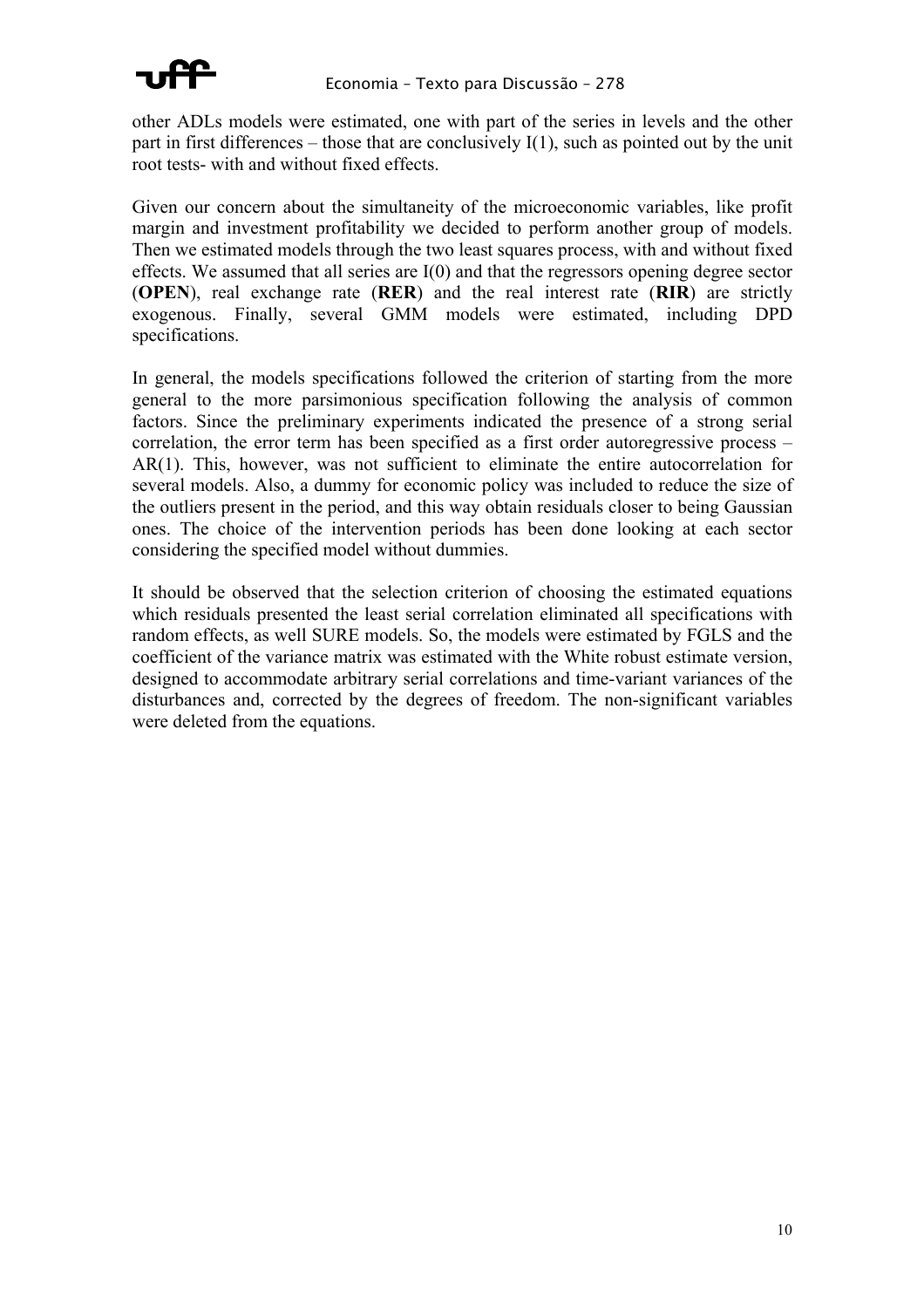

TABLE 1: Panel Unit Root Tests

| <b>SERIES</b> | <b>TESTS</b>             | <b>FIXED</b>     | <b>DECISION</b>                | <b>NONE</b>      | <b>DECISION</b>        |
|---------------|--------------------------|------------------|--------------------------------|------------------|------------------------|
|               |                          | <b>EFFECTS</b>   |                                | <b>TERM</b>      |                        |
|               |                          | <b>P-VALUES</b>  |                                | <b>P-VALUES</b>  |                        |
| MU            | <b>LLC</b>               | 0.0013           | <b>REJECT</b>                  | 0.9566           | <b>ACCEPT</b>          |
|               | <b>IPS</b>               | 0.0030           | <b>REJECT</b>                  |                  |                        |
|               | $ADF -$                  |                  |                                |                  |                        |
|               | <b>FISHER</b>            | 0.0017           | <b>REJECT</b>                  | 1.0000           | <b>ACCEPT</b>          |
| <b>SGDP</b>   | <b>LLC</b>               | 0.0000           | <b>REJECT</b>                  | 0.3825           | <b>ACCEPT</b>          |
|               | <b>IPS</b>               | 0.0000           | <b>REJECT</b>                  |                  |                        |
|               | $ADF -$                  |                  |                                |                  |                        |
|               | <b>FISHER</b>            | 0.0000           | <b>REJECT</b>                  | 0.9999           | <b>ACCEPT</b>          |
| <b>OPEN</b>   | <b>LLC</b>               | 0.9969           | <b>ACCEPT</b>                  | 1.0000           | <b>ACCEPT</b>          |
|               | <b>IPS</b>               | 1.0000           | <b>ACCEPT</b>                  |                  |                        |
|               | $ADF -$                  |                  |                                |                  |                        |
|               | <b>FISHER</b>            | 1.0000           | <b>ACCEPT</b>                  | 1.0000           | <b>ACCEPT</b>          |
| <b>RPI</b>    | <b>LLC</b>               | 0.0000           | <b>REJECT</b>                  | 0.0000           | <b>REJECT</b>          |
|               | <b>IPS</b>               | 0.0000           | <b>REJECT</b>                  |                  |                        |
|               | $ADF -$                  |                  |                                |                  |                        |
|               | <b>FISHER</b>            | 0.0000           | <b>REJECT</b>                  | 0.0012           | <b>REJECT</b>          |
| <b>RER</b>    | <b>LLC</b>               | 0.0000           | <b>REJECT</b>                  | 0.9970           | <b>ACCEPT</b>          |
|               | <b>IPS</b>               | 0.0000           | <b>REJECT</b>                  |                  |                        |
|               | $ADF -$<br><b>FISHER</b> |                  |                                | 1.0000           |                        |
| <b>RIR</b>    |                          | 0.0000<br>0.0000 | <b>REJECT</b><br><b>REJECT</b> | 0,0000           | <b>ACCEPT</b>          |
|               | <b>LLC</b><br><b>IPS</b> | 0.0000           | <b>REJECT</b>                  |                  | <b>REJECT</b>          |
|               | $ADF -$                  |                  |                                |                  |                        |
|               | <b>FISHER</b>            | 0.0000           | <b>REJECT</b>                  | 0.0000           | <b>REJECT</b>          |
| PM            | <b>LLC</b>               | 0.0000           | <b>REJECT</b>                  | 0,0000           | <b>REJECT</b>          |
|               | <b>IPS</b>               | 0.0000           | <b>REJECT</b>                  |                  |                        |
|               | $ADF -$                  |                  |                                |                  |                        |
|               | <b>FISHER</b>            | 0.0000           | <b>REJECT</b>                  | 0.0000           | <b>REJECT</b>          |
| IP            | <b>LLC</b>               | 0.9999           | <b>ACCEPT</b>                  | 0.0026           | <b>REJECT</b>          |
|               | <b>IPS</b>               | 0.9998           | <b>ACCEPT</b>                  |                  |                        |
|               | $ADF -$                  |                  |                                |                  |                        |
|               | <b>FISHER</b>            | 0.9222           | <b>ACCEPT</b>                  | 0.3708           | <b>ACCEPT</b>          |
| LD            | <b>LLC</b>               | 0.9944           | <b>ACCEPT</b>                  | 1.0000           | <b>ACCEPT</b>          |
|               | <b>IPS</b>               | 0.9998           | <b>ACCEPT</b>                  |                  |                        |
|               | $ADF -$                  |                  |                                |                  |                        |
|               | <b>FISHER</b>            | 0.9071           | <b>ACCEPT</b>                  | 1.0000           | <b>ACCEPT</b>          |
| Mark up and   | <b>LLC</b>               | 0.0000           | <b>REJECT</b>                  | 0.0004           | <b>REJECT</b>          |
| Macro         | <b>IPS</b>               | 0.0003           | <b>REJECT</b>                  | $---$            | -----                  |
| Variables     | $ADF -$                  |                  |                                |                  |                        |
|               | <b>FISHER</b>            | 0.0000           | <b>REJECT</b>                  | 0.4480           | <b>ACCEPT</b>          |
| Mark up and   | <b>LLC</b>               | 0.0000           | <b>REJECT</b>                  | 0.9215           | <b>ACCEPT</b>          |
| Micro         | <b>IPS</b>               | 0.0516           | <b>REJECT</b>                  | $---$            | -----                  |
| Variables     | $ADF -$                  |                  |                                |                  |                        |
|               | <b>FISHER</b>            | 0.0039           | <b>REJECT</b>                  | 0.0038           | <b>REJECT</b>          |
| Macro         | <b>LLC</b>               | 0.0000           | <b>REJECT</b>                  | 0.0000           | <b>REJECT</b>          |
| Variables     | <b>IPS</b>               |                  | <b>REJECT</b>                  | $---$            | ----                   |
|               | $ADF -$                  | 0.0002           |                                |                  |                        |
| Micro         | <b>FISHER</b>            | 0.0000           | <b>REJECT</b>                  | 0.0344<br>0.1687 | <b>REJECT</b>          |
| Variables     | <b>LLC</b><br><b>IPS</b> | 0.0000<br>0.1298 | <b>REJECT</b><br><b>ACCEPT</b> | ----             | <b>ACCEPT</b><br>----- |
|               | $ADF -$                  |                  |                                |                  |                        |
|               | <b>FISHER</b>            | 0.0100           | <b>REJECT</b>                  | 0.0000           | <b>REJECT</b>          |
|               |                          |                  |                                |                  |                        |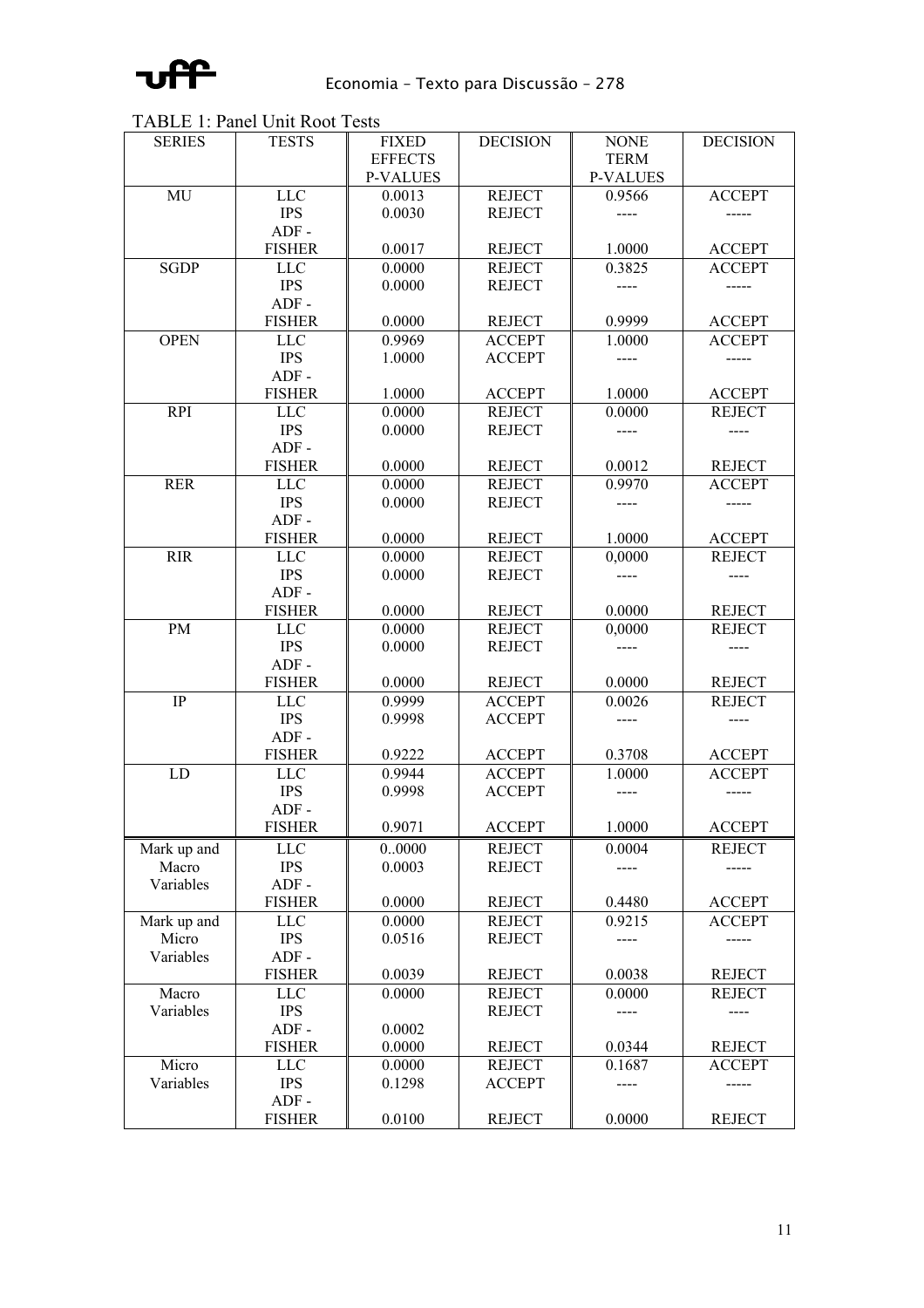

#### **Results**

 $\overline{a}$ 

The estimated models are presented in Table 2, 4, 6 and 8. Tables 3, 5, 7 and 9 contain reports of residuals diagnostics.<sup>15</sup> In Table 10 we summarize all estimates performed.

The equations on Table 2 contain an autoregressive term to reduce the residual serial correlation. Although the autoregressive term coefficients are high, they are all statically smaller than 1. By observing the  $AR(1)$  process impulse-response functions – not reported – in the models, they are found to be stable, that is, converge to zero. The residuals are near Gaussian.

The models specified with fixed effects (Table 4) are more stable than the models of the first group, however they showed a high serial correlation, what in part is corrected by the FGLS estimation and the use of the White robust matrix. In fact, the effects are highly significant (p-value near to zero). However, some of the microeconomic variables lost their explanatory importance for this reason in equation 6 we re-specified the model to deal with the serial correlation through a lagged dependent variable. As a drawback the real interest rate has a positive signal.

When the model is specified in first differences, what implies to remove the unobserved effects, the problem of serial correlation is, in part, solved what strengths inference procedures, making the estimates closer to be efficient. This finding suggests the hypothesis that the errors should be specified as a random walk across time. Nonetheless, equation 7 shows the profit margin with a positive signal.

The ADL models, on their turn, seem to be in the track of solving the problem of high serial correlation; however this specification without fixed effects presents an explosive nature. Moreover, the signs of the real exchange rate and of the investment profitability are negative, what contradicts our theoretical interpretation. Therefore we did not report these estimates.

In the estimation of the two stages least squares FGLS (3SLS) models we used as instruments all variables of this study. We employed instruments of period *t*-1 and the variables openness, real exchange rate and real interest rate also in period *t*. Although the diagnosis of the residuals were good, in the model with fixed effects the real interest rate variable and the relative price did not show statistical significance, while in the DGLS-fixed effect specification the real exchange rate has positive signal. By other side, equation 8 estimated without unobserved effect with 3SLS procedure has clear results with residuals near to be NIID. Their estimates are also comparable with those from models 1 and 2. So we can argue that the possible presence of endogenous regressors were not material to distorts the estimates when this effect is not taken into account. Therefore our main conclusions will remain.

<sup>&</sup>lt;sup>15</sup> The reports on the models presented contain the  $R^2$  statistics, standard regression error (SER), F statistic p-value, Durbin-Watson (DW) statistic together with its *p-value* The asymmetry coefficient (sk) and the excess residuals Kurtosis (ek) are also reported. Besides the Ljung-Box statistics *p-values* [Q(p)] for the second, fourth, sixth and eighth order to test for the presence of serial correlation in the residuals; Bera-Jarque (BJ) to test the normality; Goldfeld-Quandt [GQ(h)] for the heteroskedasticity; and the BDS (bootstrap) test for independence of residuals specified with dimension 6 and distance of 0.7.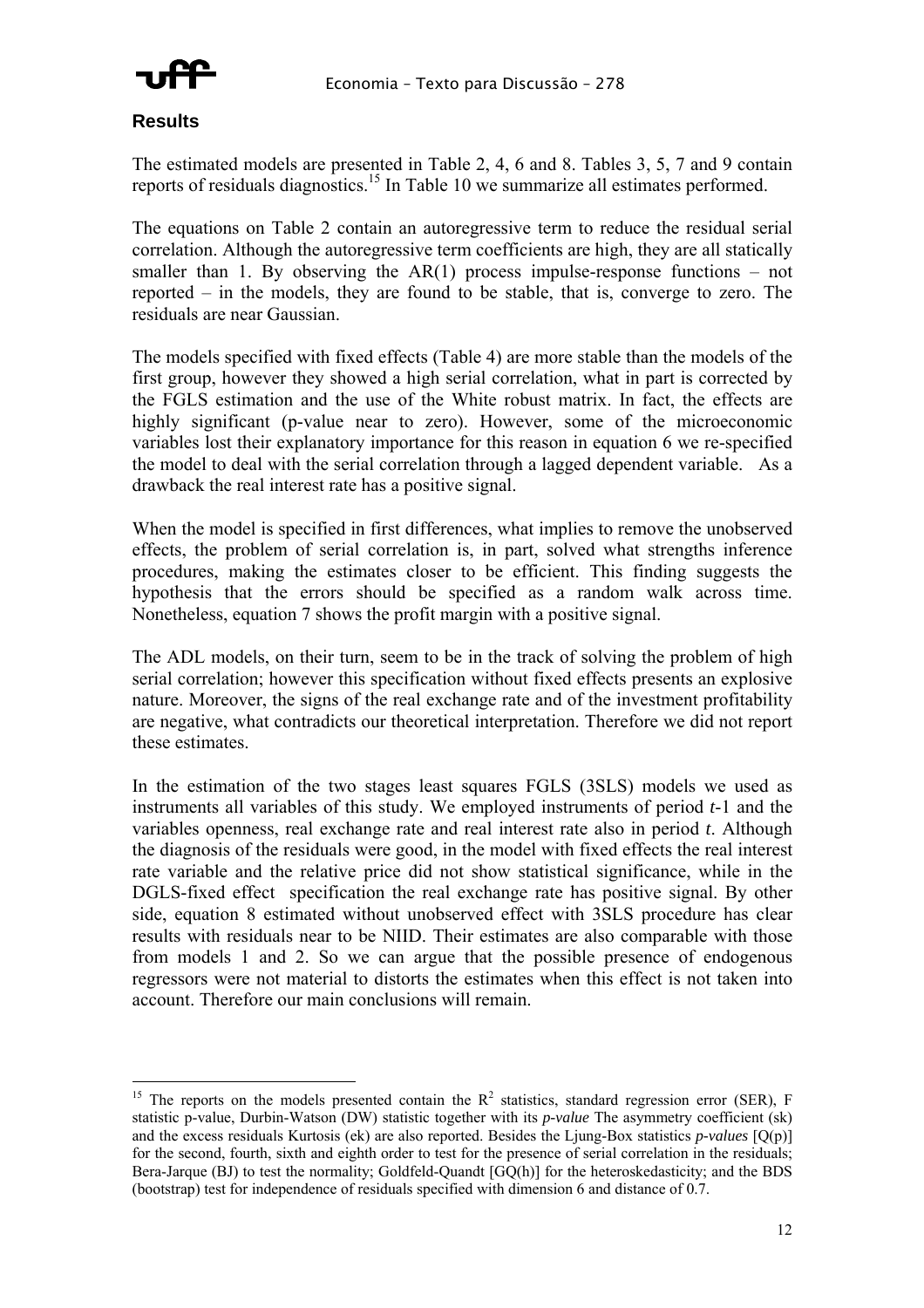

In the GMM FGLS specifications we employed as before instruments of period *t-1*, variables OPEN, RER and RIR as strictly exogenous (Table 8). Models were estimated without and with observed effects. The DPD models were performed with normal  $(\Delta x_{i,t-1})$ 1) instruments and GMM-type instruments  $(y_{t-i}, i=1,2)$ , in first and orthogonal difference. The DPD model estimated with orthogonal difference (Eq. 14) has poor diagnostics results and should not take into consideration. While in the DPD model with first difference (eq. 13) the relative price present negative signal. As in general the model without fixed effect has the better results with residuals near to be NIID.

| TABLE 2: Estimated Models with FGLS (Cross-section Weights) and No Fixed Effects |  |
|----------------------------------------------------------------------------------|--|
| Dependent Variable: Mark-up (White consistent covariance matrix computed)        |  |

| <b>VARIABLE</b> |           | <b>EQUATION 1</b> |           | <b>EQUATION 2</b> |             | <b>EQUATION 3</b> |
|-----------------|-----------|-------------------|-----------|-------------------|-------------|-------------------|
|                 | Coef.     | t-Statistic       | Coef.     | t-Statistic       | Coef.       | t-Statistic       |
|                 |           | P-Value           |           | P-Value           | <b>LOGS</b> | P-Value           |
| Constant        | 1.5235    | 7.5938            | 1.3982    | 8.1394            | 0.7001      | 4.0186            |
|                 |           | 0.0000            |           | 0.0000            |             | 0.0001            |
| PM              | 0.0858    | 2.0689            |           |                   |             |                   |
|                 |           | 0.0397            |           |                   |             |                   |
| IP              | 0.0153    | 3.7252            | 0.0116    | 2.5466            | 0.0180      | 2.0967            |
|                 |           | 0.0002            |           | 0.0116            |             | 0.0371            |
| LD              | $-0.0904$ | $-4.2573$         | $-0.0589$ | $-3.2923$         | $-0.0657$   | $-2.8379$         |
|                 |           | 0.0000            |           | 0.0012            |             | 0.0050            |
| <b>SGDP</b>     | $-0.0014$ | 3.2334            | $-0.0009$ | 2.5030            | $-0.0546$   | $-1.8577$         |
|                 |           | 0.0014            |           | 0.0130            |             | 0.0645            |
| <b>OPEN</b>     | $-0.3450$ | $-2.5890$         | $-0.3386$ | $-2.5122$         | $-0.2908$   | $-1.9932$         |
|                 |           | 0.0103            |           | 0.0127            |             | 0.0475            |
| <b>RPI</b>      | 0.0604    | 2.2358            | 0.0870    | 2.5104            | 0.0782      | 2.7476            |
|                 |           | 0.0264            |           | 0.0128            |             | 0.0065            |
| <b>RER</b>      | 0.1096    | 4.8219            | 0.1426    | 6.2717            | 0.1030      | 5.1437            |
|                 |           | 0.0000            |           | 0.0000            |             | 0.0000            |
| <b>RIR</b>      | $-0.0357$ | $-1.9988$         | $-0.0810$ | -5.2958           | $-0.0630$   | -4.6370           |
|                 |           | 0.0468            |           | 0.0000            |             | 0.0000            |
| <b>DUMMY</b>    | 0.0357    | 4.6150            | 0.0257    | 3.3554            | 0.0195      | 2.9246            |
|                 | Dum02     | 0.0000            | Dum02yc   | 0.0000            | Dumo02yc    | 0.0038            |
| AR(1)           | 0.9483    | 30.7473           | 0.9384    | 28.9869           | 0.9348      | 29.9240           |
|                 |           | 0.0000            |           | 0.0000            |             | 0.0000            |

Table 3: Residuals Diagnostics

|                   | <b>Equation 1</b>                                    |                |                 |                      |               |  |  |  |  |  |
|-------------------|------------------------------------------------------|----------------|-----------------|----------------------|---------------|--|--|--|--|--|
| ITERAT= $16$      | $R^2 = 0.7468$                                       | SER=0.0739     | $F=0.0000$      | $DW=1.7951/0.1171T$  | $Q(2)=0.0334$ |  |  |  |  |  |
| $Q(4)=0.0865$     | $Q(6)=0.0729$                                        | $Q(8)=0.0967$  | $GQ(75)=0.5216$ | $Sk = 0.3824$        | $Ek=0.2878$   |  |  |  |  |  |
| $BJ=0.0386$       | BDS=0.1112                                           |                |                 |                      |               |  |  |  |  |  |
|                   | <b>Equation 2</b>                                    |                |                 |                      |               |  |  |  |  |  |
| ITERAT $=$ 17     | $R^2 = 0.7566$                                       | SER=0.0751     | $F=0.0000$      | DW=1.8135/0.1459     | $Q(2)=0.2351$ |  |  |  |  |  |
| $Q(4)=0.4497$     | $Q(6)=0.3684$                                        | $Q(8)=0.4380$  | $GQ(75)=0.$     | $Sk = 0.0513$        | $Ek=0.3290$   |  |  |  |  |  |
| $BJ=0.5606$       | $BDS=0.0472$                                         |                |                 |                      |               |  |  |  |  |  |
| <b>Equation 3</b> |                                                      |                |                 |                      |               |  |  |  |  |  |
| ITERAT $=$ 14     | $R^2=0.7641$                                         | $SER = 0.0535$ | $F=0.0000$      | $DW=1.8116/0.1158^2$ | $Q(2)=0.2406$ |  |  |  |  |  |
| $Q(4)=0.4659$     | $Q(6)=0.4190$                                        | $Q(8)=0.4570$  | $GQ(75)=0.$     | $Sk = 0.0236$        | $Ek=0.1597$   |  |  |  |  |  |
| $BJ=0.8736$       | BDS=0.1452                                           |                |                 |                      |               |  |  |  |  |  |
|                   | 1) $\Omega(1) = 0.9072 \cdot 2$ $\Omega(1) = 0.8187$ |                |                 |                      |               |  |  |  |  |  |

1) Q(1)=0.9072; 2) Q(1)=0.8187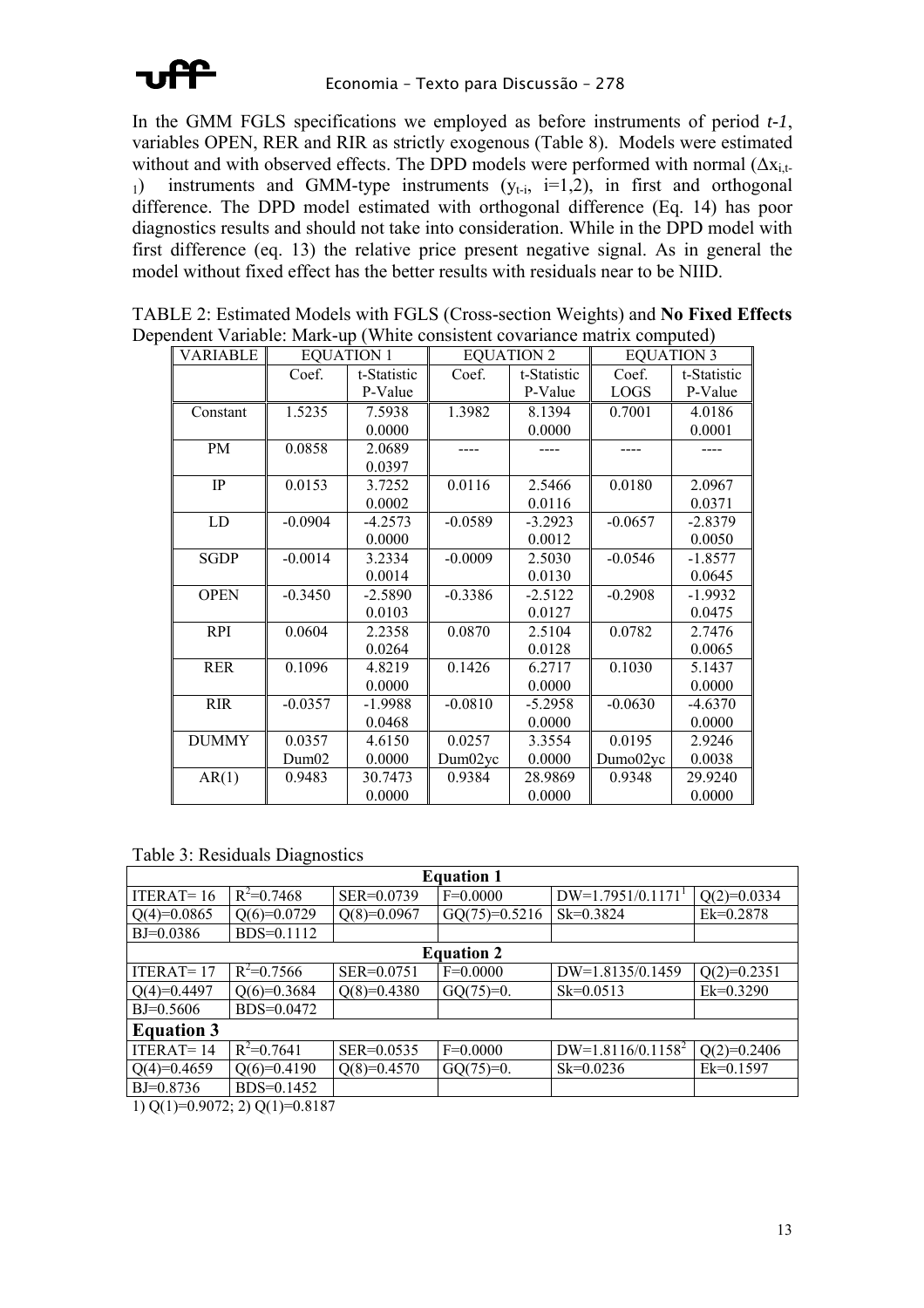# aditi

| <b>VARIABLE</b> |                    | Dependent Variable. Frank up (White consistent covariance matrix com-<br><b>EQUATION 4</b> |           | <b>EQUATION 5</b> |           | <b>EQUATION 6</b> |            | <b>EQUATION 7</b> |
|-----------------|--------------------|--------------------------------------------------------------------------------------------|-----------|-------------------|-----------|-------------------|------------|-------------------|
|                 | Coef.              | t-Statistic                                                                                | Coef.     | t-Statistic       | Coef.     | t-Statistic       | Coef.      | t-Statistic       |
|                 |                    | P-Value                                                                                    |           | P-Value           |           | P-Value           | Difference | P-Value           |
| Constant        | 1.2738             | 12.2637                                                                                    | 1.3140    | 13.3644           | 0.8007    | 5.5036            | 0.0112     | 4.6935            |
|                 |                    | 0.0000                                                                                     |           | 0.0000            |           | 0.0000            |            | 0.0000            |
| PM              |                    |                                                                                            |           |                   | 0.2619    | 5.5640            | $-0.0046$  | $-0.2099$         |
|                 |                    |                                                                                            |           |                   |           | 0.0000            |            | 0.8340            |
| IP              | 0.0059             | 1.4822                                                                                     | 0.0074    | 1.9125            | 0.0266    | 3.6265            | 0.0090     | 1.6555            |
|                 |                    | 0.1399                                                                                     |           | 0.0572            |           | 0.0004            |            | 0.0992            |
| LD              |                    |                                                                                            |           | -----             | $-0.0475$ | $-1.4708$         | $-0.0692$  | $-4.2812$         |
|                 |                    |                                                                                            |           |                   |           | 0.1429            |            | 0.0000            |
| <b>SGDP</b>     | $-0.0014$          | $-2.3381$                                                                                  | $-0.0015$ | $-3.1101$         | $-0.0015$ | $-2.3301$         | $-0.0005$  | $-1.7584$         |
|                 |                    | 0.0204                                                                                     |           | 0.0021            |           | 0.0208            |            | 0.0800            |
| <b>OPEN</b>     | $-0.3130$          | -1.9126                                                                                    | $-0.3575$ | $-2.4731$         | $-0.2608$ | $-2.8319$         | $-0.4801$  | $-3.3770$         |
|                 |                    | 0.0572                                                                                     |           | 0.0142            |           | 0.0051            |            | 0.0009            |
| <b>RPI</b>      | 0.1184             | 3.0040                                                                                     | 0.1221    | 3.0429            | 0.0509    | 2.4042            | 0.0755     | 1.9661            |
|                 |                    | 0.0030                                                                                     |           | 0.0027            |           | 0.0171            |            | 0.0505            |
| <b>RER</b>      | 0.1062             | 4.1825                                                                                     | 0.0809    | 2.4577            | 0.0607    | 2.2078            | 0.1397     | 6.2532            |
|                 |                    | 0.0000                                                                                     |           | 0.0148            |           | 0.0284            |            | 0.0000            |
| <b>RIR</b>      | $-0.1193$          | $-6.6827$                                                                                  | $-0.1279$ | $-7.9513$         | 0.0259    | 0.8552            | $-0.0755$  | $-5.4373$         |
|                 |                    | 0.0000                                                                                     |           | 0.0000            |           | 0.3935            |            | 0.0000            |
| <b>DUMMY</b>    | 0.0398             | 5.0966                                                                                     | 0.0389    | 6.0481            | 0.0598    | 6.6855            | 0.0491     | 4.5025            |
|                 | Dum <sub>2xc</sub> | 0.0000                                                                                     | Dum02yc   | 0.0000            | Dum02     | 0.0000            | Dum02yc    | 0.0000            |
| AR(1)           | 0.5150             | 8.3289                                                                                     | 0.4896    | 8.0172            | 0.4245    | 5.0663            |            |                   |
|                 |                    | 0.0000                                                                                     |           | 0.0000            | $Mu(-1)$  | 0.0000            |            |                   |

TABLE 4: Estimated Models with FGLS (Cross-section Weights) and **Fixed Effects**. Dependent Variable: Mark-up (White consistent covariance matrix computed)

Table 5: Residuals Diagnostics

|                                                                                             | <b>Equation 4</b> |               |                   |                  |               |  |  |  |  |
|---------------------------------------------------------------------------------------------|-------------------|---------------|-------------------|------------------|---------------|--|--|--|--|
| ITERAT= $16$                                                                                | $R^2=0.8237$      | SER=0.0713    | $F=0.0000$        | DW=1.8113/0.1489 | $Q(2)=0.0000$ |  |  |  |  |
| $Q(4)=0.0000$                                                                               | $Q(6)=0.0000$     | $Q(8)=0.0000$ | $GQ(75)=0.9196$   | $Sk = 0.2242$    | $Ek=0.3538$   |  |  |  |  |
| $BJ=0.2039$                                                                                 | BDS=0.0000        |               |                   |                  |               |  |  |  |  |
|                                                                                             |                   |               | <b>Equation 5</b> |                  |               |  |  |  |  |
| ITERAT $=$ 15                                                                               | $R^2=0.8367$      | SER=0.0708    | $F=0.0000$        | DW=1.8454/       | $Q(2)=0.0000$ |  |  |  |  |
| $Q(4)=0.0000$                                                                               | $Q(6)=0.0000$     | $Q(8)=0.0000$ | $GQ(75)=0.9834$   | $Sk = 0.3021$    | $Ek=0.3466$   |  |  |  |  |
| $BJ=0.0940$                                                                                 | BDS=0.0000        |               |                   |                  |               |  |  |  |  |
| <b>Equation 6</b>                                                                           |                   |               |                   |                  |               |  |  |  |  |
| $ITERAT = na$                                                                               | $R^2=0.8249$      | SER=0.0690    | $F=0.0000$        | $DW=1.8014/$     | $Q(2)=0.0016$ |  |  |  |  |
| $Q(4)=0.0052$                                                                               | $Q(6)=0.0214$     | $Q(8)=0.0090$ | $GQ(75)=0.3991$   | $Sk = 0.3312$    | $Ek=0.0020$   |  |  |  |  |
| $BJ=0.1178$                                                                                 | $BDS = 0.2808$    |               |                   |                  |               |  |  |  |  |
| <b>Equation 7</b>                                                                           |                   |               |                   |                  |               |  |  |  |  |
| ITERAT=na                                                                                   | $R^2=0.4369$      | SER=0.0755    | $F=0.0000$        | DW=1.8129/       | $Q(2)=0.1561$ |  |  |  |  |
| $Q(4)=0.2324$                                                                               | $Q(6)=0.2483$     | $Q(8)=0.3239$ | $GQ(75)=0.5326$   | $Sk = 0.2777$    | $Ek=0.4808$   |  |  |  |  |
| $BJ=0.0720$<br>$\mathcal{L}$ $\cap$ $\mathcal{L}$ $\rightarrow$ $\cap$ $\cap$ $\cap$ $\cap$ | BDS=0.0056        |               |                   |                  |               |  |  |  |  |

 $*$  Q(1)=0.9428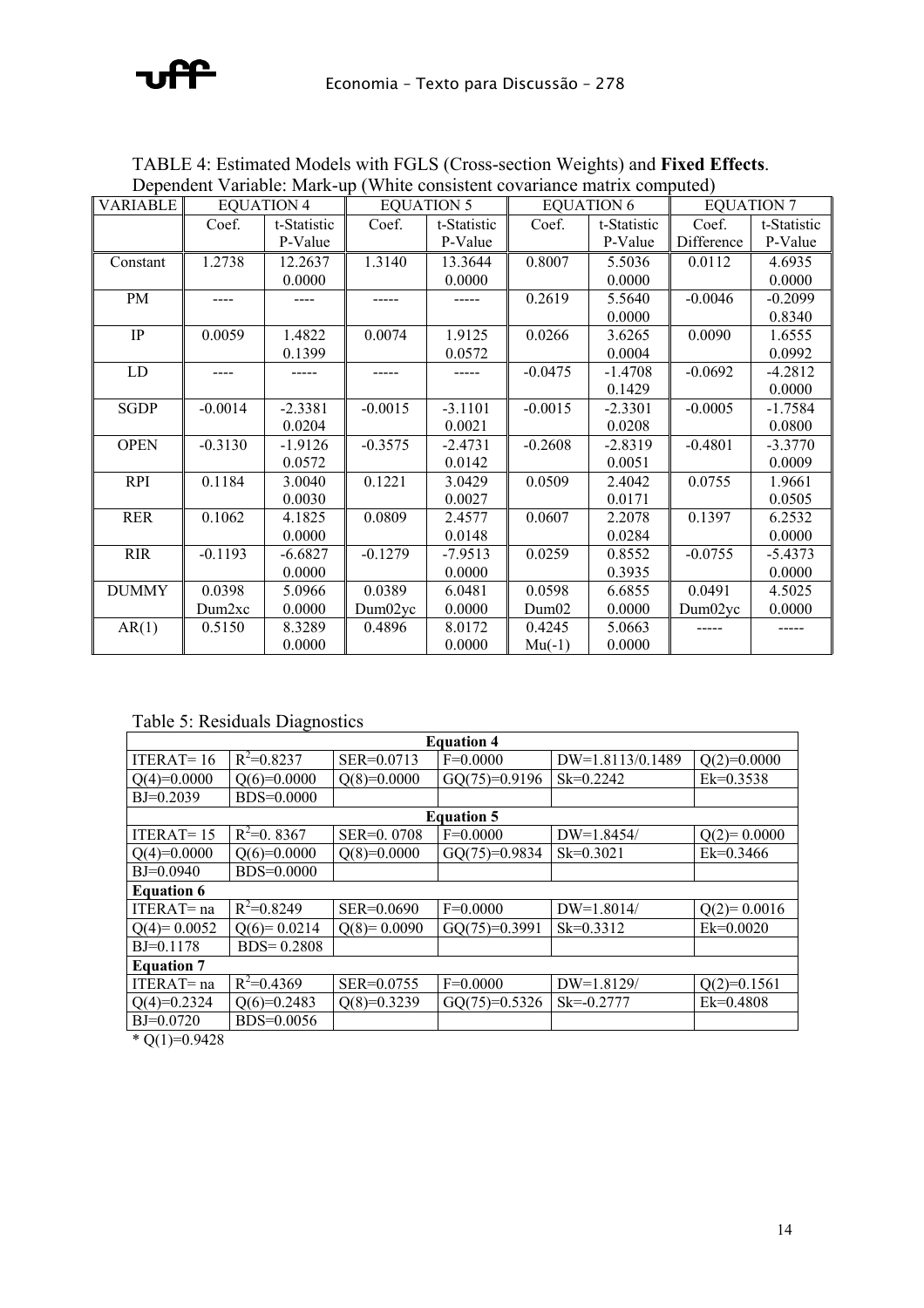

TABLE 6: Estimated Models with Two-Stage FGLS (Cross-section Weights), **without Fixed Effects and with Fixed Effect**s

| <b>VARIABLE</b> |           | <b>EQUATION 8</b> |           | <b>EQUATION 9</b>    |                      | <b>EQUATION 10</b> |  |
|-----------------|-----------|-------------------|-----------|----------------------|----------------------|--------------------|--|
|                 |           | No Fixed Effects  |           | <b>Fixed Effects</b> |                      | Level-Difference   |  |
|                 |           |                   |           |                      | <b>Fixed Effects</b> |                    |  |
|                 | Coef.     | t-Statistic       | Coef.     | t-Statistic          | Coef.                | t-Statistic        |  |
|                 |           | P-Value           |           | P-Value              |                      | P-Value            |  |
| Constant        | 1.7469    | 9.0108            | 0.5568    | 4.0860               | 1.5214               | 11.1106            |  |
|                 |           | 0.0000            |           | 0.0001               |                      | 0.0000             |  |
| PM              |           |                   | 0.5892    | 6.9386               |                      |                    |  |
|                 |           |                   |           | 0.0000               |                      |                    |  |
| <b>IP</b>       | 0.0242    | 3.8317            | 0.0383    | 4.2754               | 0.0314               | 5.3184             |  |
|                 |           | 0.0002            |           | 0.0000               | Differ.              | 0.0000             |  |
| ${\rm LD}$      | $-0.2008$ | $-3.5228$         | $-0.0683$ | $-2.2978$            |                      |                    |  |
|                 |           | 0.0005            |           | 0.0226               |                      |                    |  |
| <b>SGDP</b>     | $-0.0027$ | $-3.4334$         | $-0.0011$ | $-1.5981$            | $-0.0019$            | $-1.6475$          |  |
|                 |           | 0.0007            |           | 0.1116               |                      | 0.1013             |  |
| <b>OPEN</b>     | $-0.3222$ | $-2.7262$         | $-0.3006$ | $-3.9703$            | $-0.7448$            | $-4.6378$          |  |
|                 |           | 0.0069            |           | 0.0001               | Lag. Differ.         | 0.0000             |  |
| <b>RPI</b>      | 0.0706    | 2.5488            | 0.0654    | 1.5540               | 0.2408               | 5.3952             |  |
|                 |           | 0.0115            |           | 0.1218               |                      | 0.0000             |  |
| <b>RER</b>      | 0.1091    | 3.7525            | 0.2281    | 4.3759               | $-0.2397$            | $-5.3386$          |  |
|                 |           | 0.0002            |           | 0.0000               |                      | 0.0000             |  |
| <b>RIR</b>      | $-0.0920$ | $-3.0688$         | 0.0381    | 1.2299               | $-0.2263$            | $-4.0431$          |  |
|                 |           | 0.0024            |           | 0.2202               |                      | 0.0001             |  |
| <b>DUM</b>      | 0.0335    | 4.1180            | 0.0275    | 2.6796               | 0.0645               | 4.9865             |  |
|                 | Dum02     | 0.0001            | Dum02yc   | 0.0080               | Dum02yc              | 0.0000             |  |
| AR(1)           | 0.9401    | 30.09710          | 0.4545    | 4.8349               |                      |                    |  |
|                 |           | 0.0000            | $Mu(-1)$  | 0.0000               |                      |                    |  |

Dependent Variable: Mark-up (White consistent covariance matrix computed)

Table 7: Residuals Diagnostics

| <b>Equation 8</b>  |                |                |                 |               |               |  |  |  |  |
|--------------------|----------------|----------------|-----------------|---------------|---------------|--|--|--|--|
| $ITERAT = 18$      | $R^2=0.7162$   | SER=0.0768     | $F=0.0000$      | $DW=1.8923/$  | $Q(2)=0.0787$ |  |  |  |  |
| $Q(4)=0.2011$      | $Q(6)=0.1363$  | $Q(8)=0.1602$  | $GQ(75)=0.5214$ | $Sk=0.1725$   | $Ek=0.1585$   |  |  |  |  |
| $BJ=0.4761$        | BDS=0.0072     |                |                 |               |               |  |  |  |  |
| <b>Equation 9</b>  |                |                |                 |               |               |  |  |  |  |
| <b>ITERAT=NA</b>   | $R^2=0.7975$   | SER=0.0721     | $F=0.0000$      | $DW=2.0357/$  | $Q(2)=0.0436$ |  |  |  |  |
| $Q(4)=0.0479$      | $Q(6)=0.1111$  | $Q(8)=0.0397$  | $GQ(75)=0.3731$ | $Sk = 0.2846$ | $Ek=0.0764$   |  |  |  |  |
| $BJ=0.2004$        | BDS=0.2256     |                |                 |               |               |  |  |  |  |
| <b>Equation 10</b> |                |                |                 |               |               |  |  |  |  |
| <b>ITERAT=NA</b>   | $R^2 = 0.8811$ | $SER = 0.0814$ | $F=0.0000$      | $DW=1.6814/*$ | $Q(2)=0.1468$ |  |  |  |  |
| $Q(4)=0.0769$      | $Q(6)=0.0380$  | $Q(7)=0.0635$  | $GQ(75)=0.4860$ | $Sk = 0.4350$ | $Ek=0.1236$   |  |  |  |  |
| $BJ=0.0352$        | $BDS=0.068$    |                |                 |               |               |  |  |  |  |

 $*$  O(1)=0.9428

Eq. 8 Inst. Spec.: C MU(-1) PM(-1) IP(-1) LD(-1) SGDP(-1) OPEN(-1) RPI(-1) RER(-1) RIR(-1) OPEN RPI RER RIR DUM02(-1).

Eq. 9 Inst. Spec.: C MU(-1) PM(-1) IP(-1) LD(-1) SGDP(-1) OPEN(-1) RPI(-1) RER(-1) RIR(-1) LD SGDP OPEN RPI RER RIR DUM02yc.

Eq. 10 Inst. Spec.: c MU(-1)  $d(IP(-1))$   $d(LD(-1))$   $d(OPEN(-1))$  RIR(-1)  $d(OPEN)$  RPI RIR DUM02yc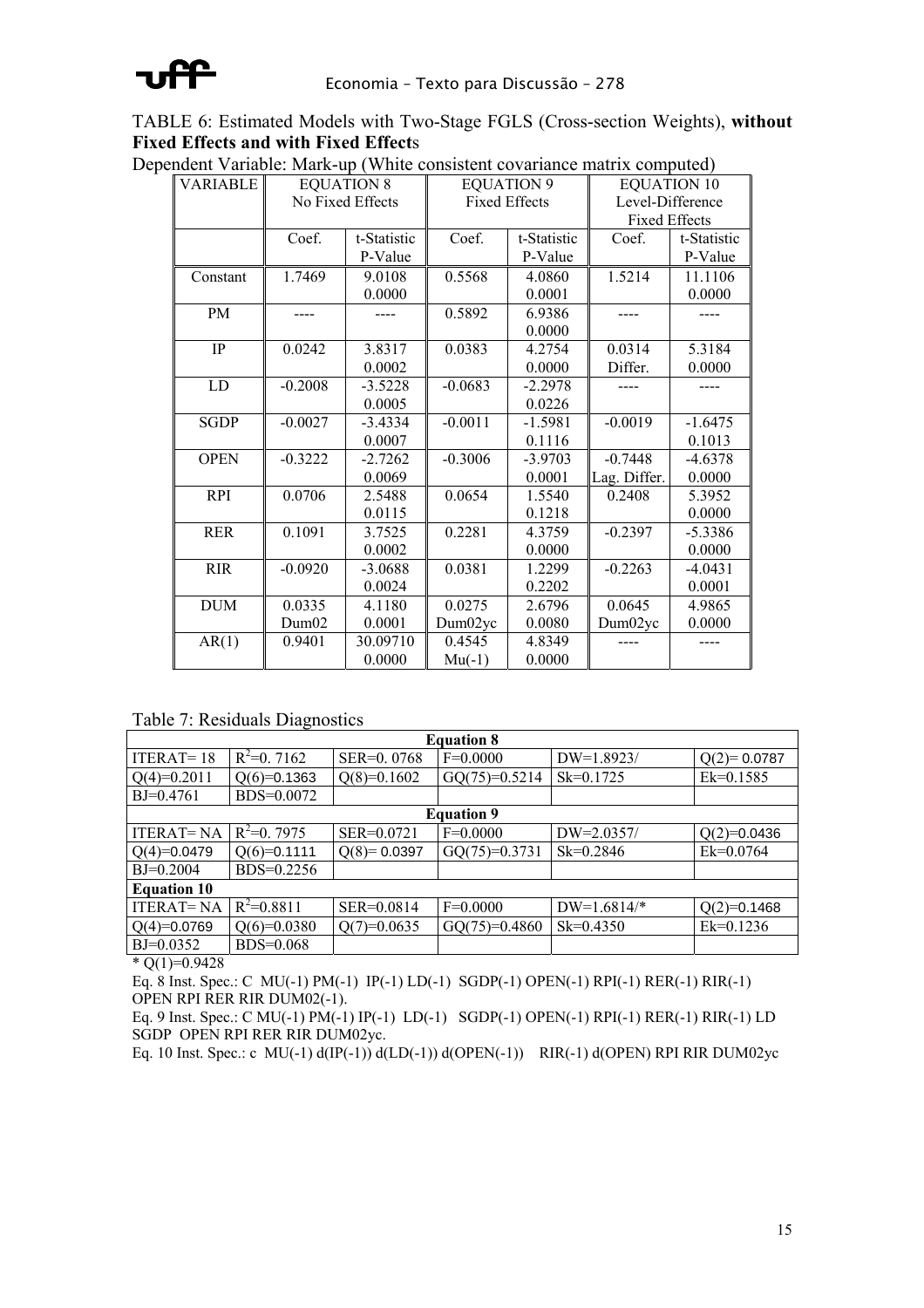#### TABLE 8: Estimated Models with GMM FGLS (Cross-section Weights), **without Fixed Effect and with Fixed Effect.**

| <b>VARIABL</b>    |            | <b>EQUATION 11</b> | $D$ ependent variable, iviain up yvinite consistent covariance matrix compated) | <b>EQUATION 12</b> | <b>EQUATION 13</b> |             | <b>EQUATION 14</b> |             |
|-------------------|------------|--------------------|---------------------------------------------------------------------------------|--------------------|--------------------|-------------|--------------------|-------------|
| E                 |            |                    |                                                                                 |                    |                    |             |                    |             |
|                   | Coef.      | t-Statistic        | Coef.                                                                           | t-Statistic        | Coef.              | t-Statistic | Coef.              | t-Statistic |
|                   |            | P-Value            | Difference                                                                      | P-Value            | <b>DPD</b>         | P-Value     | <b>DPD</b>         | P-Value     |
|                   |            |                    |                                                                                 |                    | <b>Difference</b>  |             | Orthogonal         |             |
| Constant          | 2.0300     | 4.9237             |                                                                                 |                    |                    | 8.5104      |                    |             |
|                   |            | 0.0000             |                                                                                 |                    |                    | 0.0000      |                    |             |
| PM                |            |                    |                                                                                 |                    | 0.5899             | 9.7292      | 0.4036             | 6.4951      |
|                   |            |                    |                                                                                 |                    |                    | 0.0000      |                    | 0.0000      |
| $\rm IP$          | 0.0386     | 5.5098             | 0.0259                                                                          | 4.2099             | 0.0720             | 11.8420     | 0.0237             | 3.9748      |
|                   |            | 0.0000             |                                                                                 | 0.0000             |                    | 0.0000      |                    | 0.0001      |
| LD                | $-0.2994$  | $-4.5101$          |                                                                                 |                    | $-0.3154$          | $-8.2908$   |                    |             |
|                   |            | 0.0000             |                                                                                 |                    |                    | 0.0000      |                    |             |
| <b>SGDP</b>       | $-0.00323$ | $-3.5590$          | $-0.0009$                                                                       | $-2.3871$          | $-0.0046$          | $-3.2514$   | $-0.0016$          | $-2.4257$   |
|                   |            | 0.0005             |                                                                                 | 0.0179             |                    | 0.0013      |                    | 0.0162      |
| <b>OPEN</b>       | $-0.2955$  | $-3.2184$          | $-0.5753$                                                                       | $-6.2283$          | $-0.5797$          | $-7.0216$   | $-0.4362$          | $-3.8258$   |
|                   |            | 0.0015             |                                                                                 | 0.0000             |                    | 0.0000      |                    | 0.0002      |
| <b>RPI</b>        | 0.0688     | 2.4836             | 0.0516                                                                          | 2.6554             | $-0.2576$          | $-5.7917$   | 0.0822             | 2.2784      |
|                   |            | 0.0137             |                                                                                 | 0.0086             |                    | 0.0000      |                    | 0.0238      |
| <b>RER</b>        | 0.0457     | 1.4562             | 0.0648                                                                          | 3.1670             | 0.0807             | 1.8579      | 0.0748             | 2.2752      |
|                   |            | 0.1467             |                                                                                 | 0.0018             |                    | 0.0647      |                    | 0.0240      |
| <b>RIR</b>        | $-0.0771$  | $-2.2976$          | 0.0907                                                                          | 3.5484             | 0.1931             | 6.7491      | 0.0719             | 2.4619      |
|                   |            | 0.0225             |                                                                                 | 0.0005             |                    | 0.0000      |                    | 0.0147      |
| DUM <sub>02</sub> | 0.0623     | 6.2254             | 0.0623                                                                          | 8.4948             | 0.1114             | 8.3408      | 0.0546             | 3.7849      |
|                   |            | 0.0000             |                                                                                 | 0.0000             |                    | 0.0000      |                    | 0.0002      |
| AR(1)             | 0.9610     | 32.4090            |                                                                                 |                    | 0.2743             | 8.5104      | 0.5546             | 3.7912      |
|                   |            | 0.0000             |                                                                                 |                    | $Mu(-1)$           | 0.0000      | $Mu(-1)$           | 0.0002      |

Dependent Variable: Mark-up (White consistent covariance matrix computed)

#### Table 9: Residuals Diagnostics

|                    | <b>Equation 11</b>   |                    |                  |               |                |  |  |  |  |
|--------------------|----------------------|--------------------|------------------|---------------|----------------|--|--|--|--|
| ITERAT= $85/25^a$  | $R^2=0.6722$         | SER=0.0824         | $F=0.0000$       | $DW=2.0190$   | $Q(2)=0.0630$  |  |  |  |  |
| $Q(4)=0.1747$      | $Q(6)=0.1698$        | $Q(8)=0.1759$      | $GQ(75)=0.4165$  | $Sk=0.1017$   | $Ek = -0.0814$ |  |  |  |  |
| $BJ=0.7912$        | BDS=0.0256           | J-Stat.=15.9370    | Inst. Rank= $15$ |               |                |  |  |  |  |
| <b>Equation 12</b> |                      |                    |                  |               |                |  |  |  |  |
| ITERAT= $12^b$     | $R^2 = 0.3447$       | SER=0.0827         | $F=0.0000$       | $DW=1.9691$   | $Q(2)=0.0608$  |  |  |  |  |
| $Q(4)=0.1287$      | $Q(6)=0.2067$        | $Q(8)=0.2310$      | $GQ(75)=0.5038$  | $Sk = 0.3704$ | $Ek=0.0571$    |  |  |  |  |
| BJ=0.09715         | $BDS=0$ .            | $J-Stat.=10.2128$  | Inst. Rank=8     |               |                |  |  |  |  |
| <b>Equation 13</b> |                      |                    |                  |               |                |  |  |  |  |
| ITERAT= $60^\circ$ | $R^2 = NA$           | SER=0.1003         | SSR=1.9928       | $DW = NA^*$   | $Q(2)=0.4363$  |  |  |  |  |
| $Q(4)=0.5210$      | $Q(6)=0.2880$        | $Q(7)=0.3074$      | $GQ(75)=0.9525$  | $Sk = 0.9209$ | $Ek=2.6961$    |  |  |  |  |
| $BJ=0.0000$        | $BDS=0.0352$         | $J-stat = 19.7833$ | Inst. Rank= $26$ |               |                |  |  |  |  |
| <b>Equation 14</b> |                      |                    |                  |               |                |  |  |  |  |
| ITERAT= $2d$       | $\overline{R}^2$ =NA | SER=0.0744         | SSR=1.1018       | $DW=NA**$     | $Q(2)=0.0000$  |  |  |  |  |
| $Q(4)=0.0000$      | $Q(6)=0.0000$        | $Q(8)=0.0000$      | $GQ(75)=0.8424$  | Sk=0.8991     | $Ek=1.8727$    |  |  |  |  |
| $BJ=0.0000$        | BDS=0.0000           | $J-stat = 12.4000$ | Inst. Rank= $14$ |               |                |  |  |  |  |

a) 85 Coef iterations and 25 weight iterations; b) 12 weight iterations; c) 60 weights iterations; d) iterate to convergence 2-steps. \* Q(1)=0.3275; \*\*Q(1)=0.0000

Eq. 11 Inst. Spec.: C MU(-1) PM(-1) IP(-1) LD(-1) SGDP(-1) OPEN(-1) RPI(-1) RER(-1) IPR(-1) OPEN RPI RER IPR DUM02

Eq. 12 Inst. Spec.: C  $d(MU(-1))$   $d(REF(-1))$   $d(SGDP)$   $d(OPEN)$   $d(RPI)$   $d(RER)$   $d(RIR)$ 

Eq. 13 Inst. Spec.: levels: C MU(-1,-2) DUM02; difference: PM(-1) IP(-1) SGDP(-1) OPEN(-1) RPI(-1) RER(-1) RIR(-1) OPEN RPI RER RIR.

Eq. 14 Inst. Spec.: levels: MU(-1,-1); difference: RER(-1) SGDP OPEN RPI RER RIR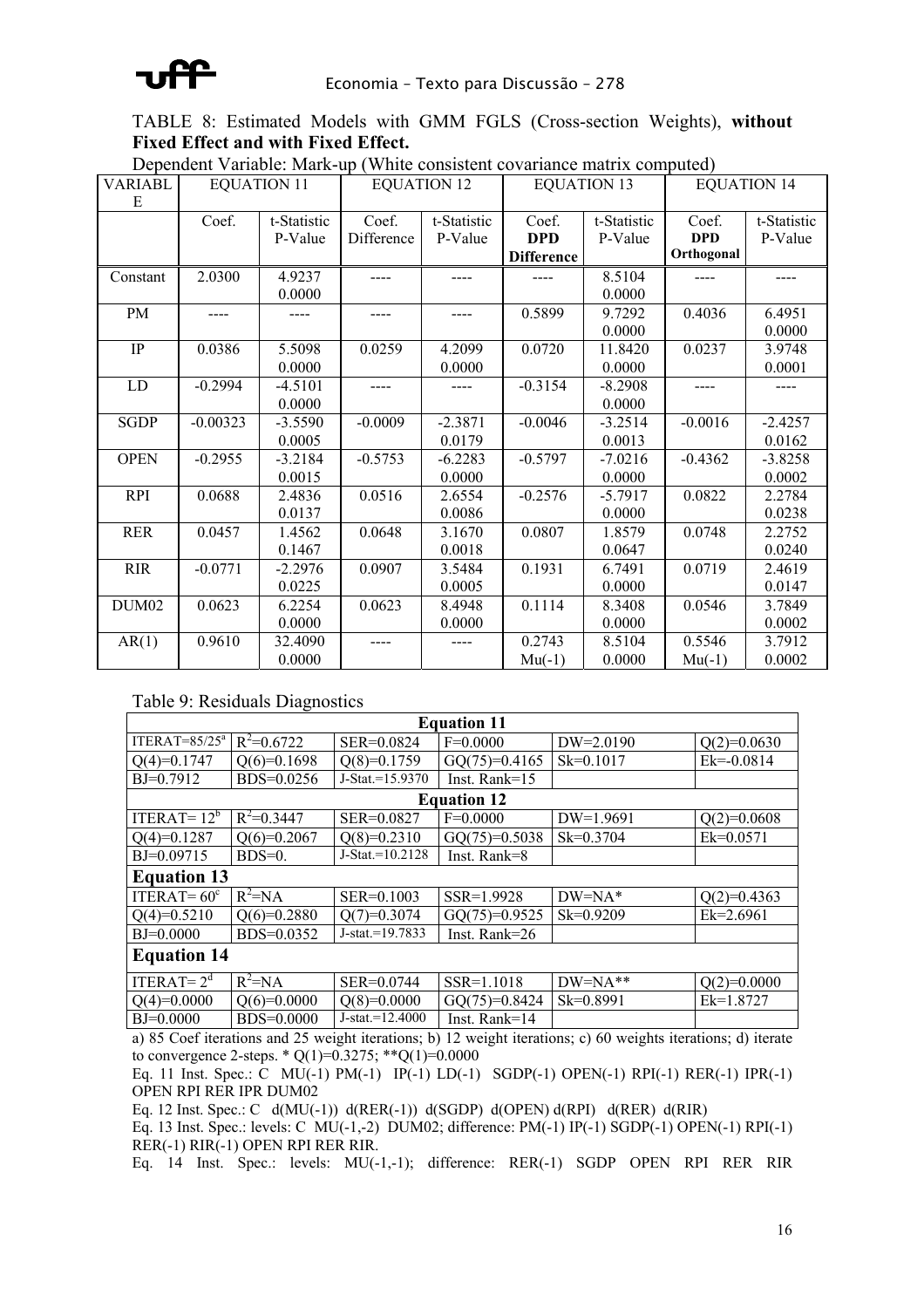

#### **Interpreting the results**

The most interesting finding in the econometric exercises is that the sector GDP (SGDP) presented a negative sign in the 14 select specifications, suggesting that the mark up behavior showed a counter-cyclic behavior in the studied period. Considering that mark ups did not show a trend to fall after the opening of the economy, this can be interpreted as an important indication of the defensive behavior of firms that were exposed to greater uncertainties as the macroeconomic context changed significantly in the 1990s. Higher uncertainty, in spite of the stabilization of prices from 1994 onwards, might explain why industrial firms in a more competitive scenario and showing significant productive gains did not lowered their mark ups, neither did increase their capital accumulation. In a macroeconomic context of slow growth and high uncertainties about the future, given mainly the high degree of external vulnerability of the economy, the rational choice for firms was to use their market power to preserve their market share. In equation 2, for example, a 1% increase in the sector GDP induces to a drop in the mark up of approximately 0.001%.

Besides this evidence, in all the equations the signs of the relevant variables are coherent with the economic intuition. Starting with the macroeconomic variables, we observe that when the real exchange rate (RER) rose, it increased the domestic protection degree in relation to imports, also implying in the increase of the mark up. So, because a large part of the analyzed period the exchange rate was appreciated it contributed to contain the firms' mark up.  $1$ 

Changes in the relative producer price  $(RPI)$  – a variable that captures the firm pricing power – contributed to increase in the mark up. The positive sign confirms the hypothesis that firms with market power used it to keep or broaden their market share.

In general, the rise in the real interest rate (RIR) increases the burden of loans, stock loading and reduces the aggregate demand and, therefore, induces the reduction in the sector mark ups. During the 1990s, the real interest was kept at high levels and the aggregate demand constrained most of the time, a fact which also contributed to compress the mark ups. However, the estimated equations with fixed effects and by 3SLS and GMM in first difference  $(6, 9, 12, 13, 14)^{17}$ , indicate a positive sign to this variable, what suggests that the interest rate could have an ambiguous signal because costly loans tend to decrease the leverage degree and then the mark up. If this is the case, we would observe that income effect would be more important than the substitution effect. This reasoning would contradict the well known hypothesis that the substitution effect dominates the revenue effect.

The *OPEN* coefficients capture the importance of foreign competition to control inflation. In all specifications the signs were negative, confirming the importance of foreign competition through the process of economic opening in containing tradable

<sup>&</sup>lt;sup>16</sup> Silva and Vernengo (2009) observe that the pass-through of the exchange rate in Brazil had dropped substantially after the opening in the 1990s.<br><sup>17</sup> Notice that in equations 6 and 9 this variable has non- significant coefficients. Meanwhile, equation 14

has residuals with strong serial correlation and in equation 13 the relative prices has positive signal. So the fact that the real interest rate may have a positive signal must be taken with cautions. Be aware that in these three last equations the possible endogeneity of the micro variables was solved with the use of instrumental variables.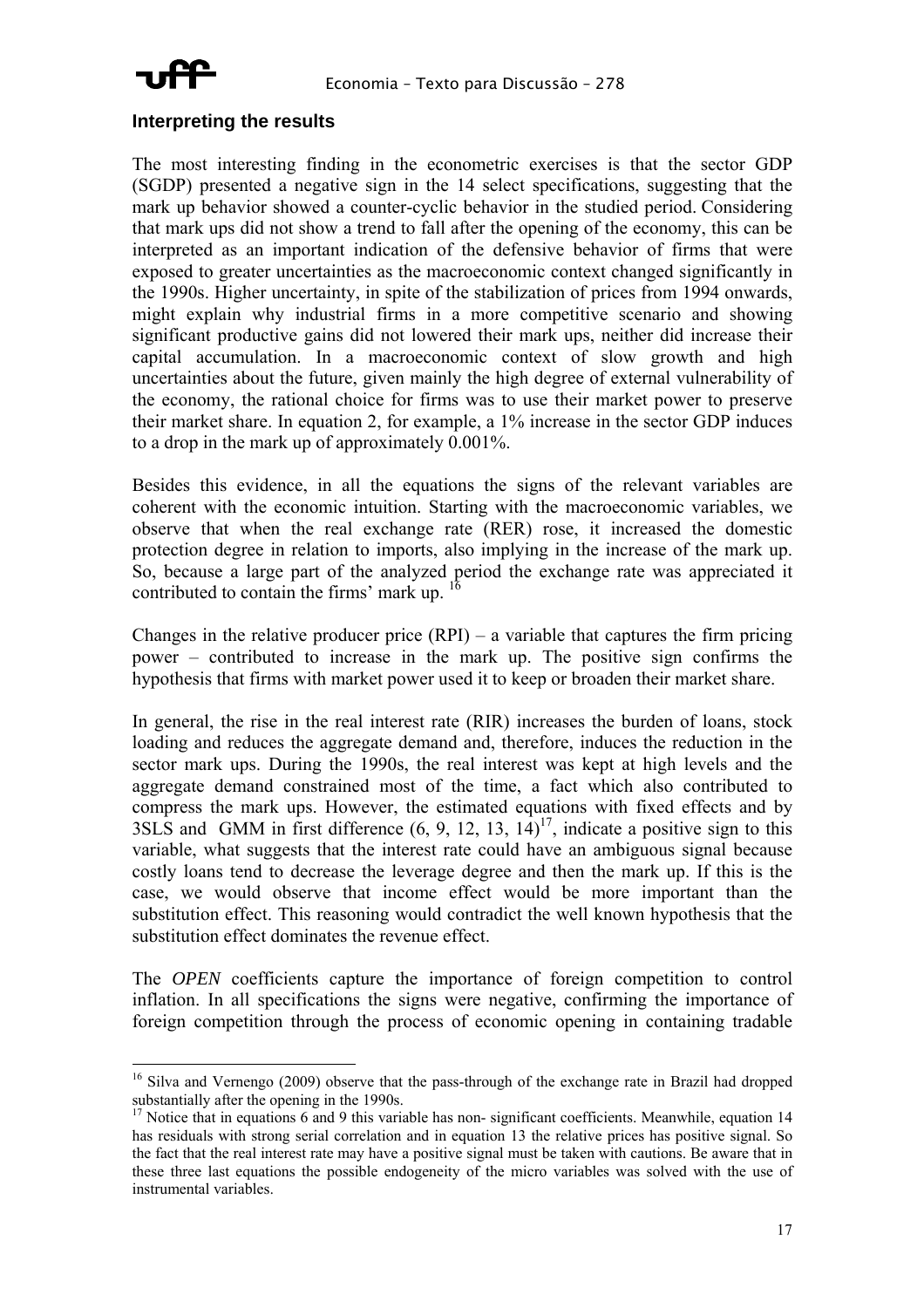

goods price increases. In equation 3, for example, the sector opening degree has the highest impact, that is, a 10% increase in this variable implies a 3% drop in the sector mark ups. .

TABLE 10: Estimated Models with FGLS (Cross-section Weights), **without Fixed Effects and** 

| <b>VARIABLE</b> |           | FGLS      |                      |                    |           | FGLS               |                   |  |  |  |
|-----------------|-----------|-----------|----------------------|--------------------|-----------|--------------------|-------------------|--|--|--|
|                 | EQ.1      | EQ.2      | EQ.3                 | EQ.4               | EQ. $5$   | EQ. $6$            | EQ. 7             |  |  |  |
|                 | NO FE     | NO FE     | NO FE<br><b>LOGS</b> | FE                 | FE        | FE                 | <b>DIFFERENCE</b> |  |  |  |
| Constant        | 1.5235    | 1.3982    | 0.7001               | 1.2738             | 1.3140    | 0.8007             | 0.0112            |  |  |  |
| PM              | 0.0858    |           |                      |                    |           | 0.2619             | $-0.0046$         |  |  |  |
| IP              | 0.0153    | 0.0116    | 0.0180               | 0.0059             | 0.0074    | 0.0266             | 0.0090            |  |  |  |
| LD              | $-0.0904$ | $-0.0589$ | $-0.0657$            | ----               |           | $-0.0475$          | $-0.0692$         |  |  |  |
| <b>SGDP</b>     | $-0.0014$ | $-0.0009$ | $-0.0546$            | $-0.0014$          | $-0.0015$ | $-0.0015$          | $-0.0005$         |  |  |  |
| <b>OPEN</b>     | $-0.3450$ | $-0.3386$ | $-0.2908$            | $-0.3130$          | $-0.3575$ | $-0.2608$          | $-0.4801$         |  |  |  |
| <b>RPI</b>      | 0.0604    | 0.0870    | 0.0782               | 0.1184             | 0.1221    | 0.0509             | 0.0755            |  |  |  |
| <b>RER</b>      | 0.1096    | 0.1426    | 0.1030               | 0.1062             | 0.0809    | 0.0607             | 0.1397            |  |  |  |
| <b>RIR</b>      | $-0.0357$ | $-0.0810$ | $-0.0630$            | $-0.1193$          | $-0.1279$ | 0.0259             | $-0.0755$         |  |  |  |
| <b>DUM</b>      | 0.0357    | 0.0257    | 0.0195               | 0.0398             | 0.0389    | 0.0598             | 0.0491            |  |  |  |
|                 | Dum02     | Dum02yc   | Dumo02yc             | Dum <sub>2xc</sub> | Dum02yc   | Dum02              | Dum02yc           |  |  |  |
| AR(1)           | 0.9483    | 0.9384    | 0.9348               | 0.5150             | 0.4896    | 0.4245<br>$Mu(-1)$ |                   |  |  |  |

**with Fixed Effects** Dependent Variable: Mark-up (White consistent covariance matrix computed)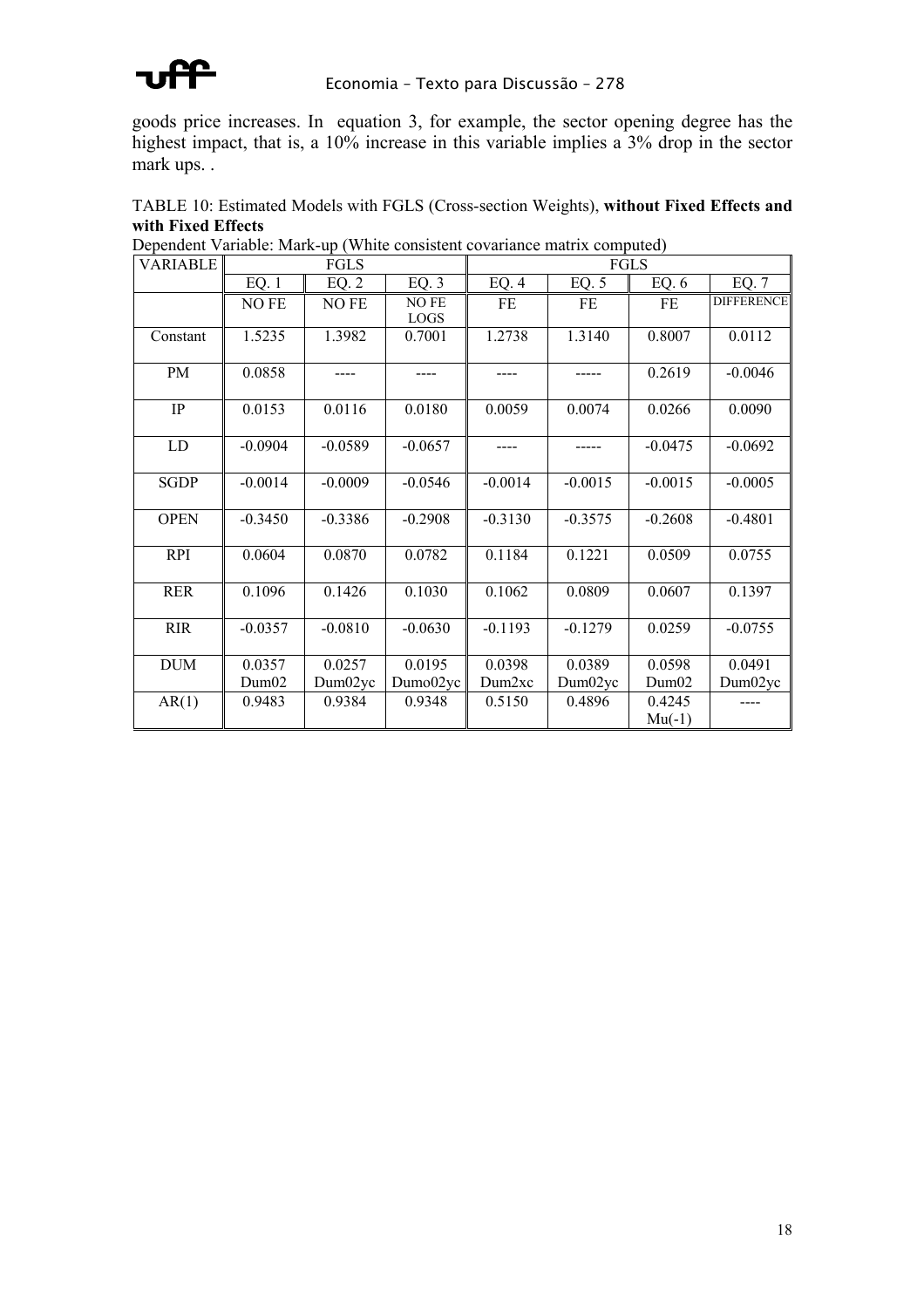

TABLE 11: Estimated Models with TSGLS and GMM FGLS (Cross-section Weights), **without Fixed Effects and with Fixed Effects.**

| <b>VARIABLE</b> |                 | <b>TWO-STAGE GLS</b> |                           | <b>GMM</b> |           |                                            |                       |  |
|-----------------|-----------------|----------------------|---------------------------|------------|-----------|--------------------------------------------|-----------------------|--|
|                 | EQ. 8           | EQ.9                 | EQ. 10                    | EQ. 11     | EQ. 12    | EQ. 13                                     | EQ. 14                |  |
|                 | NO FE           | $FE$                 | FE<br><b>LE-DIFF</b>      | NO FE      |           | <b>DIFFERENCE DIFFERENCE</b><br><b>DPD</b> | ORTHOG.<br><b>DPD</b> |  |
| Constant        | 1.7469          | 0.5568               | 1.5214                    | 2.0300     |           |                                            |                       |  |
| PM              |                 | 0.5892               |                           |            |           | 0.5899                                     | 0.4036                |  |
| $\rm IP$        | 0.0242          | 0.0383               | 0.0314<br>Differ.         | 0.0386     | 0.0259    | 0.0720                                     | 0.0237                |  |
| LD              | $-0.2008$       | $-0.0683$            |                           | $-0.2994$  |           | $-0.3154$                                  |                       |  |
| <b>SGDP</b>     | $-0.0027$       | $-0.0011$            | $-0.0019$                 | $-0.00323$ | $-0.0009$ | $-0.0046$                                  | $-0.0016$             |  |
| <b>OPEN</b>     | $-0.3222$       | $-0.3006$            | $-0.7448$<br>Lag. Differ. | $-0.2955$  | $-0.5753$ | $-0.5797$                                  | $-0.4362$             |  |
| <b>RPI</b>      | 0.0706          | 0.0654               | 0.2408                    | 0.0688     | 0.0516    | $-0.2576$                                  | 0.0822                |  |
| <b>RER</b>      | 0.1091          | 0.2281               | $-0.2397$                 | 0.0457     | 0.0648    | 0.0807                                     | 0.0748                |  |
| <b>RIR</b>      | $-0.0920$       | 0.0381               | $-0.2263$                 | $-0.0771$  | 0.0907    | 0.1931                                     | 0.0719                |  |
| <b>DUM</b>      | 0.0335<br>Dum02 | 0.0275<br>Dum02yc    | 0.0645<br>Dum02yc         | 0.0623     | 0.0623    | 0.1114                                     | 0.0546                |  |
| AR(1)           | 0.9401          | 0.4545<br>$Mu(-1)$   |                           | 0.9610     | ----      | 0.2743<br>$Mu(-1)$                         | 0.5546<br>$Mu(-1)$    |  |

Dependent Variable: Mark-up (White consistent covariance matrix computed)

Finally, variables that represent microeconomic relations explaining the mark up behavior – profit margin (PM), investment profitability (IP) and the degree of leverage (LD) – presented the expected sign. Profit margin directly affects mark up determination (equations 2 and 3). Investment profitability variable (equations 2 to 4) showed a positive effect on the mark up, which indicates that the mark up behavior is related to the investment decision. The degree of leverage presents a negative relation with the mark up, which means that a smaller leverage power pressures the demand to generate internal funds to finance investments<sup>18</sup>. About this evidence we should remark that Pereira and Carvalho (2000) observed growing industrial firm leverage levels after monetary stabilization in Brazil. However, according to the authors, these levels would be relatively low when compared to the average for Asian countries in the 1990s, for example. The observation that there was an increase in the leverage power and that the investment level in fixed assets was relatively low reinforces the anticyclic behavior of the mark up, which aimed at preserving firm's market share.

As a last observation, we would mention that the main conclusions of our analysis were supported by the large majority of the models tested. So, the links among the variables proposed by our theoretical interpretation that supported our economic analysis were confirmed by most of the econometric equations. In particular, the main conclusion about the anticyclic behavior of the industrial mark up during the 1990s was established in all econometric specifications. It should also be observed that the less sophisticated specifications in econometric terms, as equations 1 and 2, produced the main results that

 $18$  We notice that no material multicolinearity was detected. We achieve this conclusion by running each independent variable against the others and computing the correspondent  $\mathbb{R}^2$ .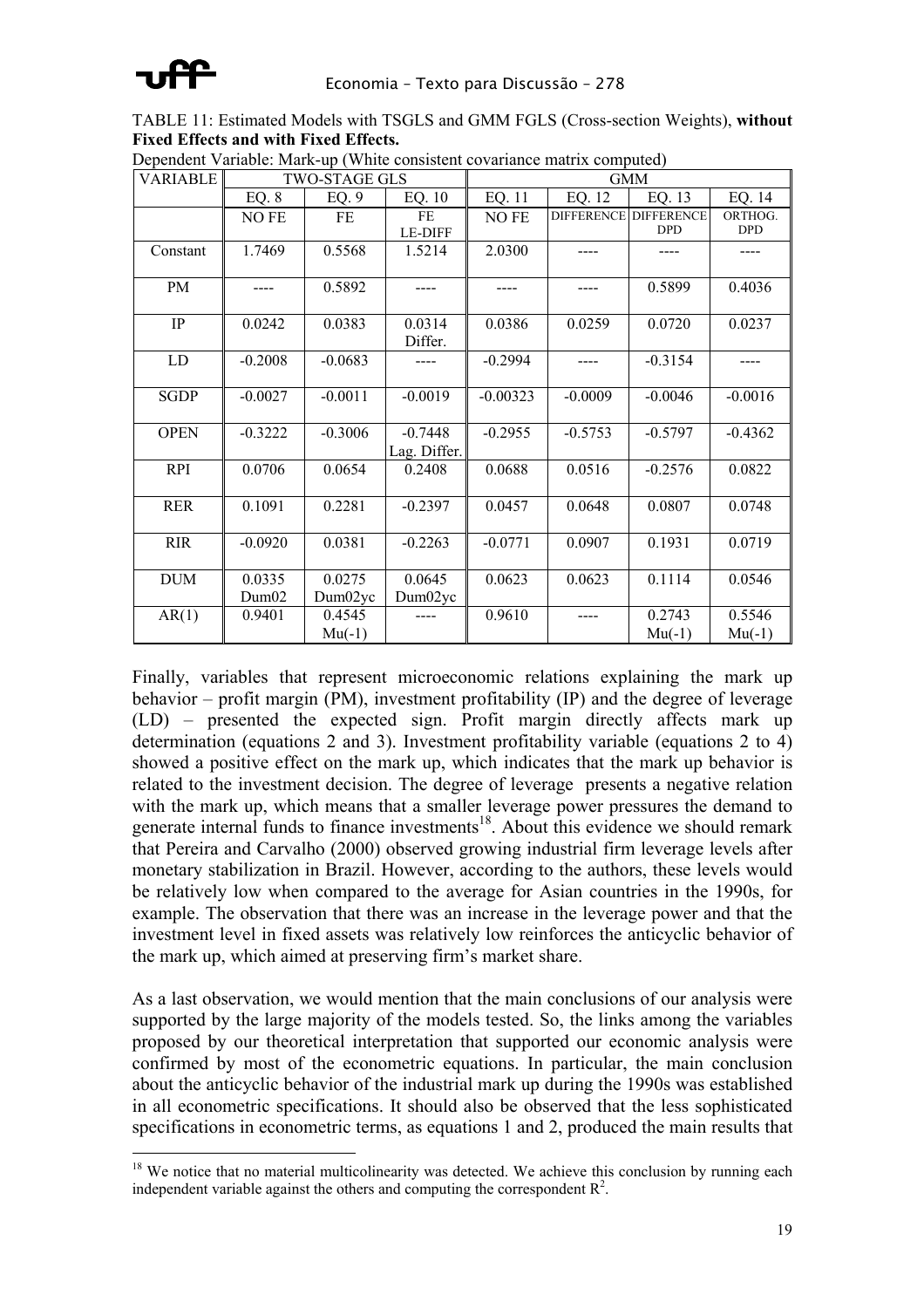

were confirmed with the more sophisticated modeling. Furthermore, the employment of instrumental variables through 3SLS and GMM estimation did not change materially our first conclusions.

### **Conclusion**

This paper discussed the determinants of the mark up in the Brazilian industrial firms in the 1990s. This discussion has been empirically supported by an econometric model, which has been tested in 14 different specifications. The econometric model showed great robustness as the expected signs of the variables were confirmed and the main results were observed in almost all econometric specifications

According to the theoretical approach, we assume that the mark up is the strategic variable that firms rule according to the perception regarding their opportunities of growth. In this perspective price changes depend on decisions about the mark up, and it is the need to accumulate internal resources aimed at financing growth that it is understood as the main motivation to the determination of the mark up. Thus, there is no automatic mechanism to explain how costs and demand pressures are passed through on prices; the process of pricing depends on a complex set of interactions among micro and macroeconomic variables to explain price changes in monetary economies.

With this analytical perspective in mind, we presented the macroeconomic scenario of the Brazilian economy in the 1990s. This scenario was set off by price stabilization and economic opening. A combination of domestic high interest rate, fixed exchange rate regime most of the time and high uncertainty in the external environment lead the economy to a stop-and-go pattern of growth. Opening of the economy and exchange rate overvaluation had a dual contrary effect on pricing decisions of industrial firms: it lowered production and investment costs, but it increased competition. The result was modernization of the productive structure on one side and price stabilization, on the other. Modernization and the recovery of productivity growth occurred with low levels of investment in fixed capital. So price stability, productivity growth and increased competition did not result in sustained economic growth pushed by an investment boom.

In this context, mark ups did not show a trend to decrease, signaling that firms were able to preserve their profit margins in spite of increased competition, in spite of increased competition. In our empirical analysis we developed several econometric exercises exploiting how micro and macroeconomic variables affected the determination of the mark up in the 1990s. An interesting result that was confirmed in all econometric specifications is that mark up showed an anticyclic pattern. This finding confirms our hypothesis of a defensive behavior by firms. Among the macroeconomic variables, the real exchange rate was the most important to explain the determination of the mark up. Appreciation of the exchange rate after the Real Plan reduced domestic production protection degree and therefore the exchange rate contributed to contain the firms' mark up. Other macroeconomic variables, as changes in relative price, real interest rate and economy opening showed the expected signal, however not all of them were confirmed in all econometric specifications.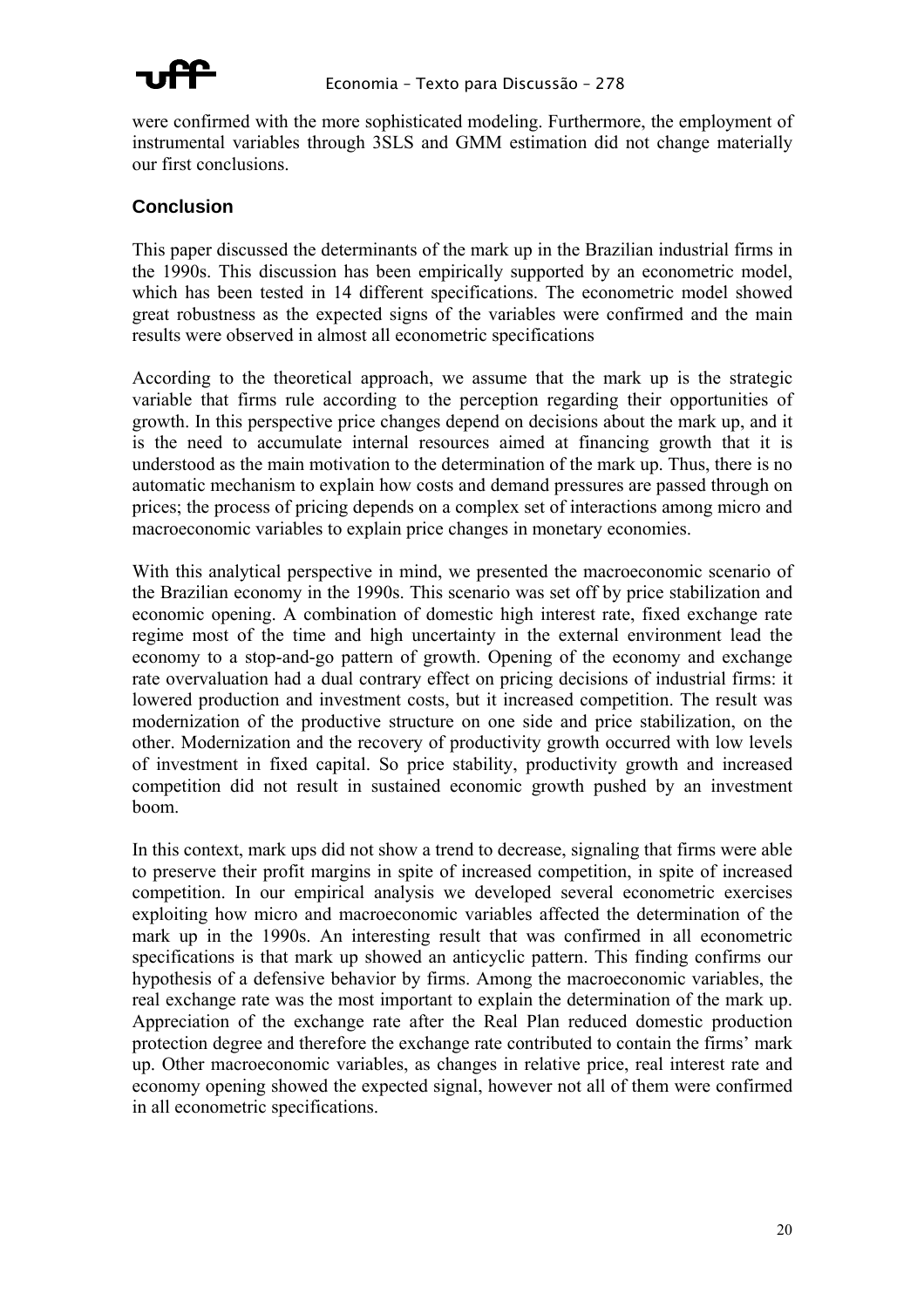

#### **References**

Arestis, P., Milberg, W. (1993). Degree of monopoly, pricing, and flexible exchange rates. *Journal of Post Keynesian Economics*, vol. 16(2), Winter 1993-94.

Calabi, A, Luque, C A (1985). *Os ciclos de expansão industrial e seus impactos*, Coleção Estudos Econômicos e Sociais, Nobel e Ministério do Trabalho.

Camargo, J M ; Landau, E. (1983). Variações de demanda, estrutura de custos e margem bruta de lucros no Brasil, *Pesquisa e Planejamento Economico*, vol. 13, no. 3,

Considera, C M . (1981). Preços, mark up e distribuição funcional da renda na indústria de transformação: dinâmica de longo e curto prazo – 1959/1980, Pesquisa e Planejamento Economico, vol. 11, no. 3.

Davidson, P. (1978). *Money and the real wor*ld. New York: Macmillan, 2nd edition.

Eichner, A. S. (1973). A theory of determination of the mark-up under oligopoly. *The Economic Journal*, London, MacMillan Journals, 83(332), 1184-1200.

Eichner, A. S. (1976). *The megacorp and oligopoly – micro foundations of macro dynamics*. Cambridge, Cambridge University Press.

Eichner, A. S. (1985). *Toward a new economics: essays in post-Keynesian and intuitionalist theory*. New York, M. E. Sharpe.

Fazzari, S. M. Hubbard, R. G. and Petersen, B. C. (1988). Financing constraints and corporate investment, Brooking Papers on Economic Activity, 1, 141-195.

Feijó, C. A. (1993). Decisões empresariais em uma economia monetária de produção: notas para uma teoria pós-keynesiana da firma*. Revista de Economia Política*,13(1), 82-100.

Ferreira, P C & Guillén, O T de C. (2004). Estrutura competitiva, produtividade industrial e liberalização comercial no Brasil, *Revista Brasileira de Econometria*, 58(4), 507-32.

Hall, R. and Hitch, C.J. (1939). Price theory and business behavior*, Oxford Economic Papers*, no. 2. Harcourt, G. C.& Kenyon, P. (1976). Pricing and the investment decision, *Kyklos*, 3(3), 33-50.

Hermann, J. . Financial Structure and Financing Models: the Brazilian experience over the 1964-1997 period. Journal of Latin American Studies, Cambridge, v. 34, p. 71-114, 2002.

Kalecki, M. (1971). Class struggle and the distribution of income, in *Selected essays on the dynamics of the capitalist economy*; 1933-1970. Cambridge: Cambridge University Press.

Kenyon, P. (1979). Pricing, in A. S. Eichner (ed), *A guide to post-keynesian theory*. White Plains, N.Y.: M. E. Sharpe.

Marquetti, A. A. (1994). Evidencia empírica sobre formação e comportamento dos preços industriais: uma análise das equaçoes de preço, *Ensaios, FEE*, vol. 15 no. 2.

Penrose, E. (1959). *The theory of the growth of the firm* Oxford: Basil Blackwell (2nd edition, 1980.

Pereira, T.R. and A. Carvalho,(2000). Desvalorização cambial e seu impacto sobre os custos e preços industriais no Brasil- uma análise dos efeitos de encadeamento nos setores produtivos, IPEA, Texto para Discussão no. 711, Brasília.

Silva, C E S. and Vernengo, M. The decline of the exchange rate pass-through in Brazil: explaining the fear of floating, *International Journal of Political Economy*, 37(4), pp. 64-79, 2009.

Shapiro, N. (1981). Pricing and the growth of the firm, *Journal of Post Keynesian Economics*, 4(1), Fall.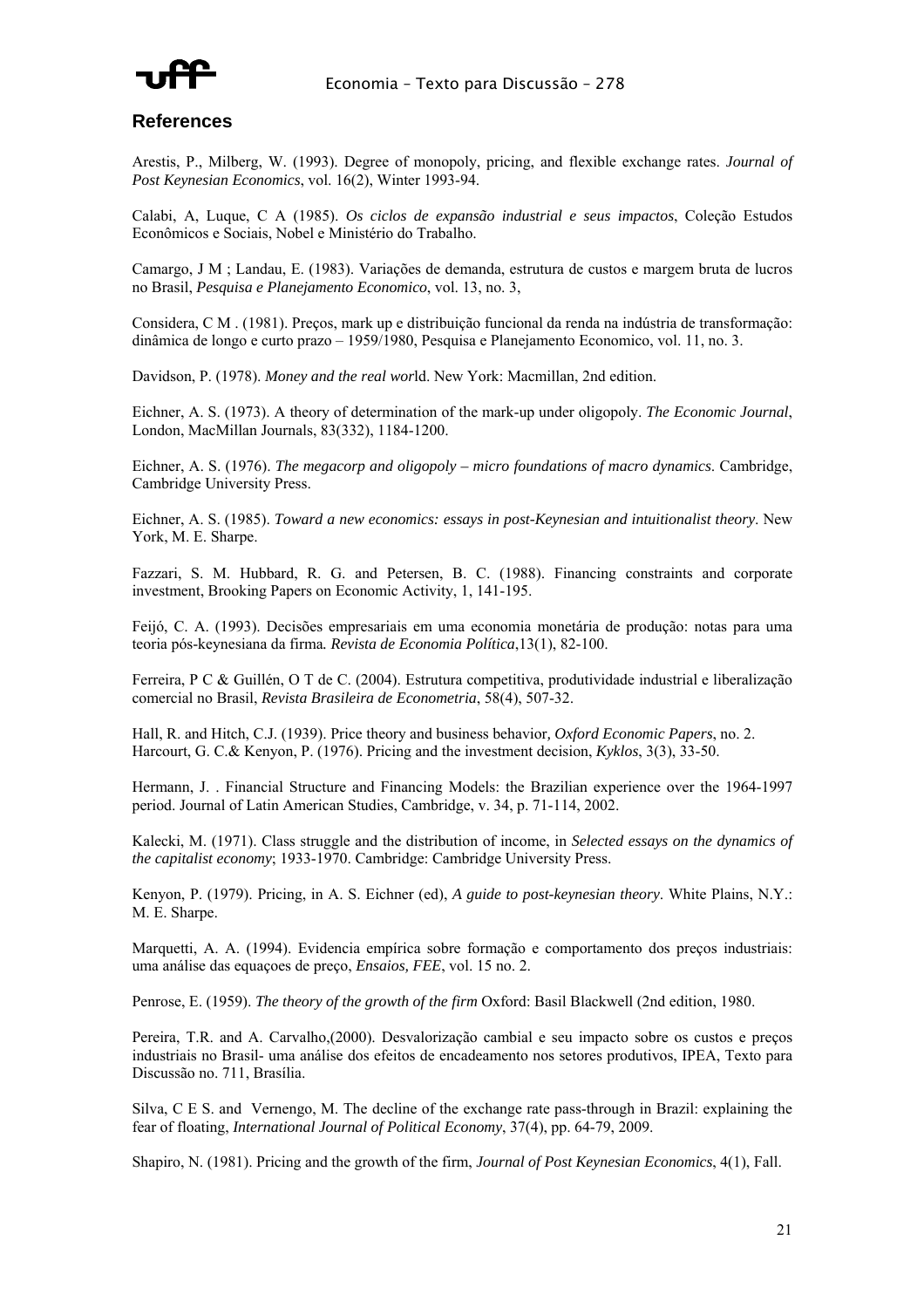

Shapiro, N.& Sawyer, M. (2003). Post Keynesian price theory, *Journal of Post Keynesian Economics*, vol. 25, no. 3,

Sylos-Labini, P (1969). *Oligopoly and technical progress*, Cambridge (Massachusetts), Harvard University Press.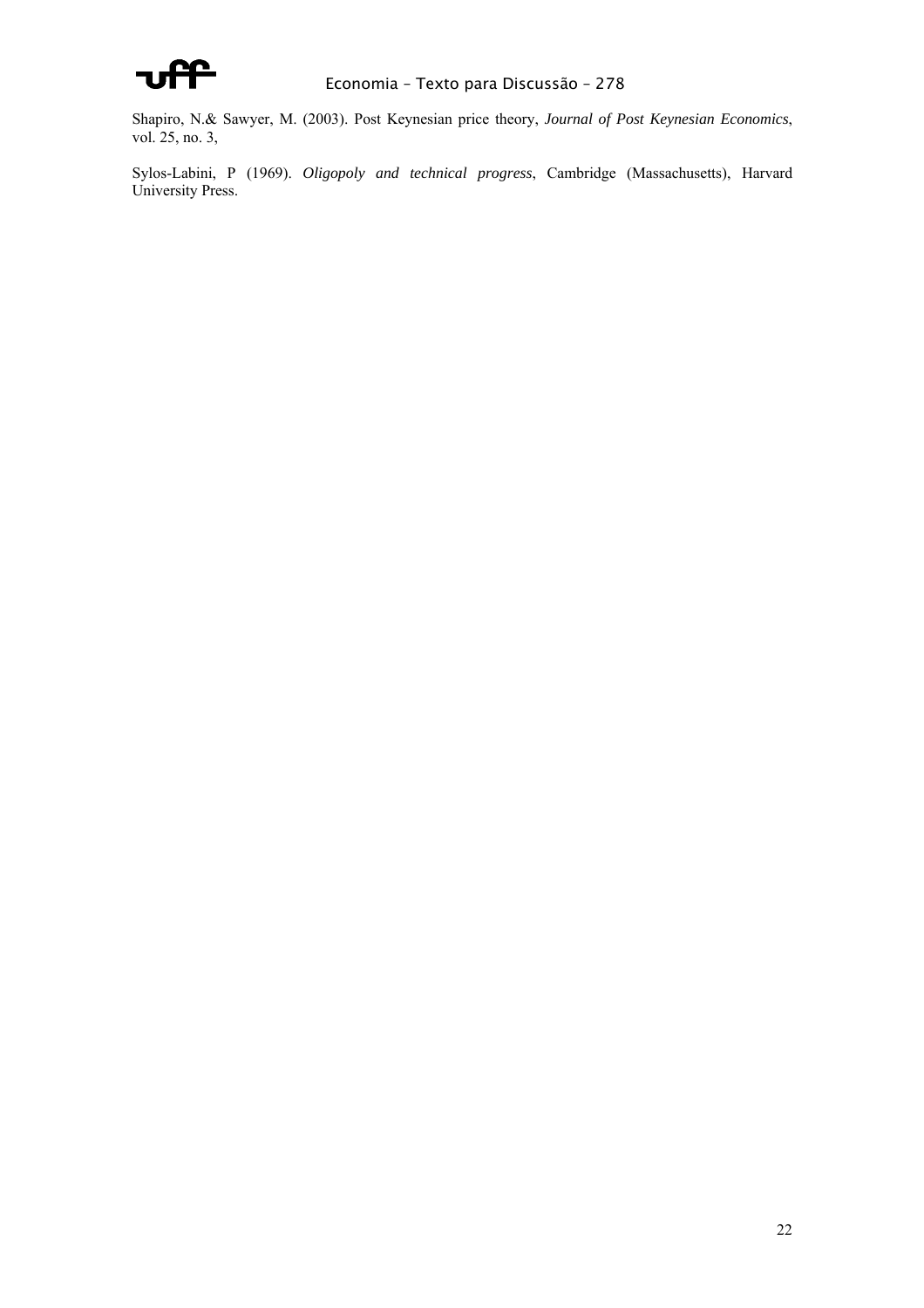

#### Economia – Texto para Discussão – 278

ANNEX: TABLE 1 - MARK UPS – MANUFACTURING INDUSTRY

| Sectors                                       | 1990 | 1991 | 1992 | 1993 1994 |           | 1995 | 1996 | 1997 | 1998 | 1999 | Avg.DP         |              |
|-----------------------------------------------|------|------|------|-----------|-----------|------|------|------|------|------|----------------|--------------|
| NON-METALLIC MINERALS (MNM)<br>1)             | 1.33 | 1.41 | 1.38 | 1.40      | 1.49      | l.46 | 1.40 | 1.39 | 1.42 | 1.69 |                | $1.44\,0.10$ |
| NON-FERROUS METALLURGY(MNF)<br>(2)            | .24  | .27  | 1.25 | 1.23      | 1.34      | .34  | 1.29 | 1.28 | .26  | 1.40 |                | 1.29 0.05    |
| 3)<br>SIDERURGY(SID)                          | 1.17 | .20  | 1.24 | 1.27      | 1.25      | .26  | 1.25 | 1.23 | .21  | 1.34 |                | 1.25 0,06    |
| OTHER METALLURGICAL(OSI)<br>4)                | 1.09 | 1.13 | 1.14 | 1.16      | 1.22      | 1.19 | 1.18 | 1.16 | 1.14 | 1.30 | 1.17 0,06      |              |
| MACHINES AND TRACTORS(MTR)<br>5)              | 1.31 | 1.31 | 1.42 | 1.63      | 1.55      | 1.51 | 1.56 | 1.47 | 1.47 | 1.60 | 1.48 0,12      |              |
| ELECTRIC MATERIAL(MEL)<br>6)                  | .21  | .22  | 1.30 | 1.26      | 1.25      | .25  | 1.24 | 1.17 | 1.17 | 1.19 |                | 1.23 0,04    |
| ELECTRONIC EQUIPMENT(EQE)<br>7)               | 1.37 | 1.38 | 1.38 | 1.41      | 1.47      | .49  | 1.51 | 1.39 | 1.34 | 1.24 |                | 1.40 0,08    |
| AUTOMOBILES, TRUCKS AND BUSES(VAL)<br>8)      | 1.16 | 1.21 | 1.20 | 1.23      | 1.27      | .29  | 1.31 | 1.29 | 1.23 | 1.20 | 1.24 0,05      |              |
| OTHER VEHICLES AND PARTS(OUP)<br>9)           | 1.16 | 1.14 | 1.19 | 1.22      | <b>24</b> | .23  | 1.21 | 1.14 | 1.10 | 1.12 | 1.17 0,05      |              |
| 10) PAPER AND PRINTING(PAG)                   | 1.16 | 1.25 | 1.16 | 1.10      | 1.13      | 1.20 | 1.17 | 1.13 | 1.11 | 1.48 | $1.19 \, 0.11$ |              |
| 11) RUBBER INDUSTRY(BOR)                      | 1.25 | 1.25 | 1.28 | 1.30      | 1.31      | 1.32 | 1.37 | 1.32 | 1.28 | 1.46 | 1.31 0,06      |              |
| 12) CHEMICAL ELEMENTS(ELQ)                    | 1.30 | 1.36 | 1.40 | 1.67      | 1.60      | 1.54 | 1.50 | 1.53 | 1.48 | 1.93 | 1.53 0,18      |              |
| 13) PETROLEUM REFINEMENT(RPE)                 | 1.33 | 1.28 | 1.46 | 1.79      | 1.64      | 1.56 | 1.45 | 1.49 | 1.66 | 2,14 | 1.58 0,25      |              |
| 14) MISCELLANEOUS CHEMICALS(QDI)              | 1.25 | 1.27 | 1.23 | 1.25      | 1.24      | 1.21 | 1.27 | 1.21 | 1.20 | 1.50 | 1.26 0,09      |              |
| 15) PHARMACEUTICS AND PERFUMERY(FAR)          | 1.36 | 1.24 | 1.41 | 1.49      | 1.48      | 1.42 | 1.39 | 1.47 | 1.49 | 1.48 | 1.42 0,08      |              |
| 16) PLASTIC ARTICLES(PLA)                     | 1.36 | 1.32 | 1.29 | 1.36      | 1.33      | 1.38 | 1.46 | 1.30 | 1.30 | 1.46 | 1.36 0,06      |              |
| 17) TEXTILE INDUSTRY(TEX)                     | .29  | 1.23 | 1.23 | 1.25      | 1.23      | .25  | 1.26 | 1.23 | 1.19 | 1.17 |                | 1.24 0,03    |
| 18) CLOTHING ARTICLES(VES)                    | 1.30 | .25  | 1.29 | 1.25      | .26       | .25  | 1.29 | 1.25 | 1.26 | 1.17 |                | 1.26 0,04    |
| 19) FOOTWEAR MANUFACTURING(CAL)               | 1.08 | 1.11 | 1.24 | 1.23      | 1.18      | 1.17 | 1.22 | 1.14 | 1.07 | 1.00 | 1.14 0.08      |              |
| 20) COFFEE INDUSTRY(CAF)                      | 1.15 | 1.16 | 1.12 | 1.24      | 1.25      | .25  | 1.20 | 1.15 | 1.16 | 1.28 | 1.19 0,06      |              |
| 21) PROCESSING OF VEGETABLE PRODUCTS(BE) 1.19 |      | 1.25 | 1.29 | 1.29      | 1.25      | .20  | 1.32 | 1.22 | 1.21 | 1.23 |                | 1.25 0,05    |
| 22) ANIMAL SLAUGHTER(ABA)                     | 1.10 | 1.10 | 1.09 | 1.14      | 1.15      | 1.16 | 1.18 | 1.13 | 1.13 | 1.29 | 1.15 0,06      |              |
| 23) DAIRY INDUSTRY(LAT)                       | 1.14 | 1.13 | 1.13 | 1.14      | 1.14      | 1.18 | 1.22 | 1.19 | 1.23 | 1.23 | $1.17$ 0,04    |              |
| 24) SUGAR INDUSTRY(ACU)                       | 1.15 | 1.14 | 1.11 | 1.16      | 1.16      | 1.11 | 1.10 | 1.05 | 1.04 | 1.32 | 1.14 0,08      |              |
| 25) VEGETABLE OILS MANUFACTURING(OVE)         | 1.14 | 1.18 | 1.26 | 1.17      | 1.17      | 1.15 | 1.14 | 1.21 | 1.23 | 1.25 | 1.19 0,04      |              |
| 26) OTHER FOODSTUFFS(ALI)                     | 1.14 | 1.16 | 1.20 | 1.21      | 1.20      | 1.21 | 1.23 | 1.22 | .23  | 1.30 | 1.21           | 0,04         |
| <b>AVERAGE</b>                                | .22  | 1.23 | 1.26 | 1.30      | 1.30      | 1.29 | 1.30 | 1.26 | 1.25 | 1.38 |                | 1.30 0,07    |
| <b>STANDARD DEVIATION</b>                     | 0.09 | 0,08 | 0,10 | 0,17      | 0,15      | 0,13 | 0,12 | 0.13 | 0,15 | 0,25 |                |              |
| <b>VARIATION COEFFICIENT</b>                  | 0.07 | 0,07 | 0.08 | 0,13      | 0,11      | 0,10 | 0,10 | 0,10 | 0,12 | 0,18 |                |              |

Source: Brazilian Statistical Office (IBGE) Input-Output Matrix (1985, 1990 a 1998); Getúlio Vargas Foundation (FGV) Wholesale Price Index (IPA); Foreign Trade Foundation (FUNCEX) cost indicators. Own calculations.